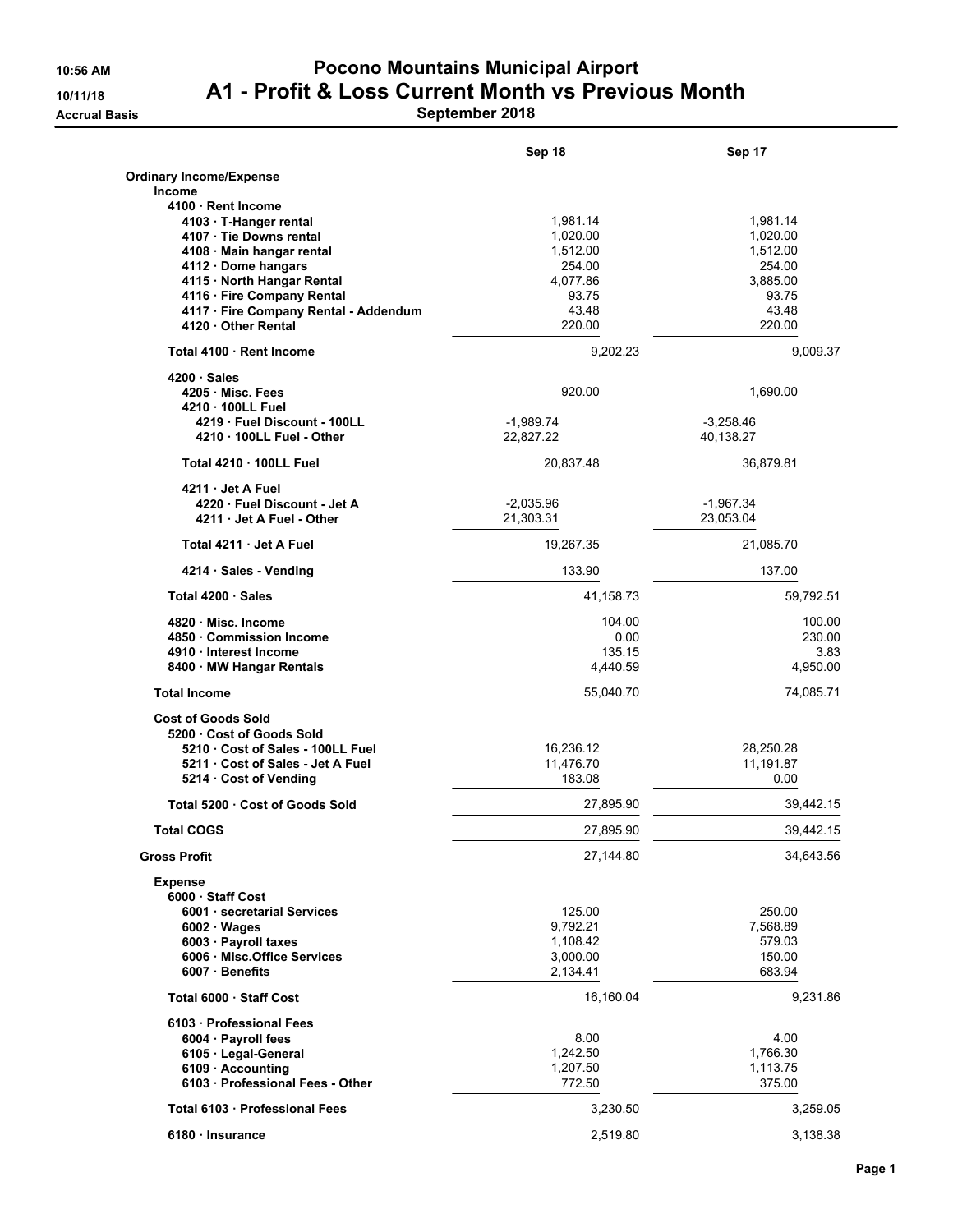#### **10:56 AM Pocono Mountains Municipal Airport 10/11/18 A1 - Profit & Loss Current Month vs Previous Month Accrual Basis September 2018**

|                                    | Sep 18      | Sep 17    |
|------------------------------------|-------------|-----------|
| 6201 · Advertising                 | 0.00        | 121.46    |
| 6300 · Repairs & Maintenance       |             |           |
| 6310 · Building Repairs            | 22.23       | 2,766.46  |
| 6320 · Miscelleneous Repairs       | 19.11       | 0.00      |
| 6330 · Equipment Repairs           | 958.33      | 99.39     |
| 6340 · Runway Repairs              | 0.00        | 3,693.07  |
| 6900 · Maintenance                 | 34.86       | 0.00      |
| 6901 Office Cleaning               | 95.99       | 0.00      |
| Total 6300 · Repairs & Maintenance | 1,130.52    | 6,558.92  |
| 6390 Utilities                     |             |           |
| 6391 · Electric                    | 948.99      | 1,138.68  |
| 6392 · Telephone                   | 192.18      | 184.42    |
| 6394 Internet                      | 159.95      | 159.95    |
| 6396 · Propane/Natural Gas         | 15.62       | 15.99     |
| 6397 Cooler/water                  | 102.65      | 0.00      |
| 6398 · Satellite                   | 153.97      | 86.98     |
| 6399 · Security Sys.               | 75.00       | 75.00     |
| Total 6390 · Utilities             | 1,648.36    | 1,661.02  |
| 6400 Gasoline/Diesel               | 726.54      | 569.63    |
| 6940 Interest Expense              | 690.99      | 865.45    |
| 6990 Miscellaneous Expense         | 393.08      | 1,169.54  |
| 7100 · Office Expenses             |             |           |
| 7102 · Postage                     | 3.95        | 23.82     |
| 7103 Dues and Subscriptions        | 338.04      | 15.89     |
| 7105 · Bank Charges                | 14.57       | 17.66     |
| 7106 Credit Card Fees              | 739.47      | 778.44    |
| 7107 · Office Supplies             | 61.15       | 490.23    |
| Total 7100 · Office Expenses       | 1,157.18    | 1,326.04  |
| 8801 · Minor Equipment Purchases   | 45.30       | 0.00      |
| 8900 MW Hangar Rental Payout       | 3,774.50    | 4,207.50  |
| <b>Total Expense</b>               | 31,476.81   | 32,108.85 |
| <b>Net Ordinary Income</b>         | $-4,332.01$ | 2,534.71  |
|                                    |             |           |
| <b>Other Income/Expense</b>        |             |           |
| <b>Other Income</b>                |             |           |
| 8100 Contributed Capital           |             |           |
| 8110 FAA - Capital Grants          | 155,686.00  | 0.00      |
| 8120 - PA DOT - BoA                | 8,649.23    | 0.00      |
| 8130 · Monroe County - Capital     | 0.00        | 4,200.00  |
| Total 8100 · Contributed Capital   | 164,335.23  | 4,200.00  |
| <b>Total Other Income</b>          | 164,335.23  | 4,200.00  |
| <b>Net Other Income</b>            | 164,335.23  | 4,200.00  |
| Net Income                         | 160,003.22  | 6,734.71  |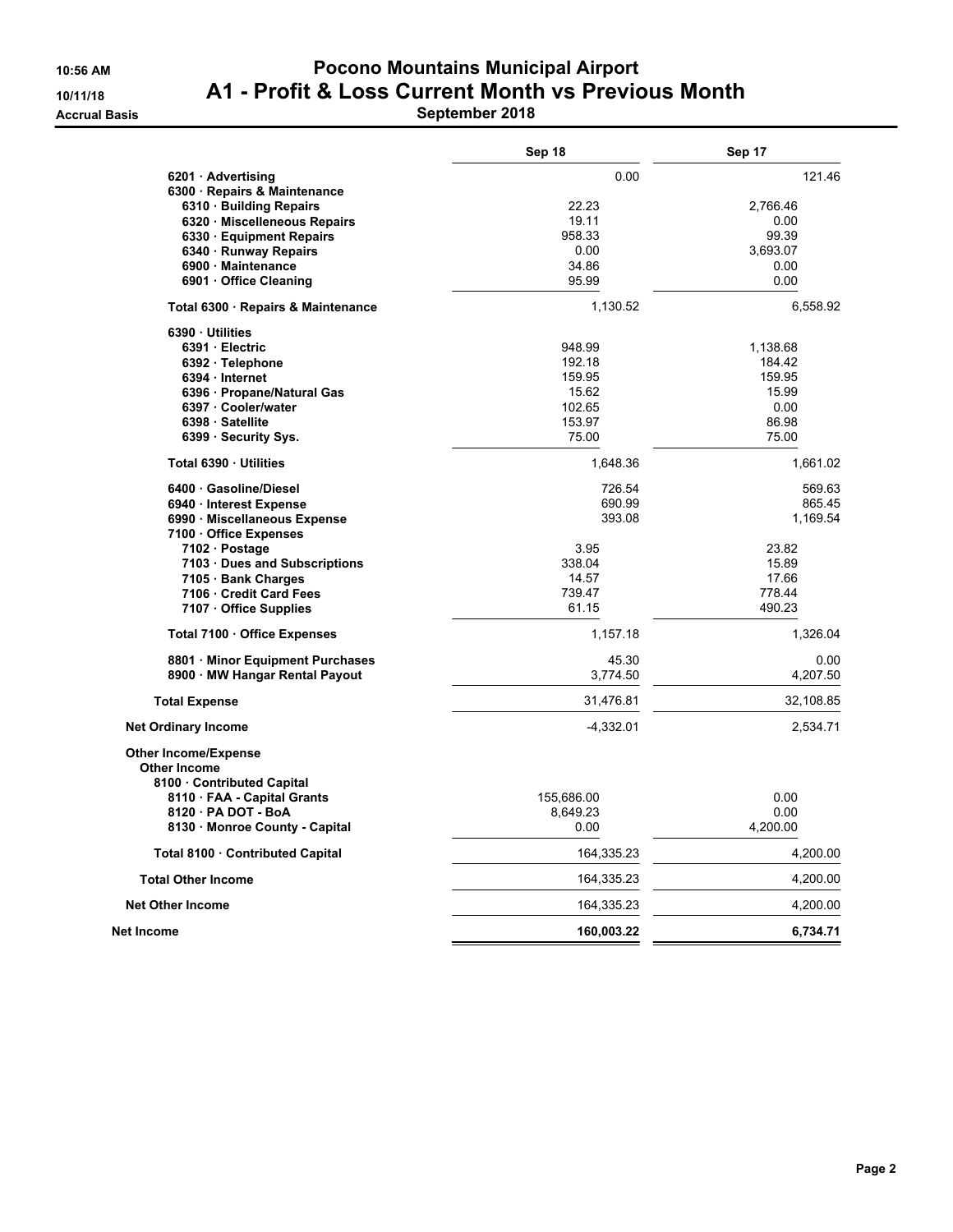#### **10:55 AM Pocono Mountains Municipal Airport 10/11/18 A2 - Profit & Loss YTD vs Previous YTD Accrual Basis January through September 2018**

|                                                                                                                                                                                                                                                     | Jan - Sep 18                                                         | Jan - Sep 17                                                        |
|-----------------------------------------------------------------------------------------------------------------------------------------------------------------------------------------------------------------------------------------------------|----------------------------------------------------------------------|---------------------------------------------------------------------|
| <b>Ordinary Income/Expense</b><br>Income                                                                                                                                                                                                            |                                                                      |                                                                     |
| 4100 Rent Income<br>4103 · T-Hanger rental<br>4107 · Tie Downs rental<br>4108 · Main hangar rental<br>4112 · Dome hangars<br>4115 · North Hangar Rental<br>4116 · Fire Company Rental<br>4117 · Fire Company Rental - Addendum<br>4120 Other Rental | 17,972<br>10,088<br>13,608<br>2,286<br>36,931<br>844<br>391<br>9,480 | 17,830<br>9,350<br>13,608<br>2,286<br>35,905<br>844<br>391<br>1,980 |
| Total 4100 Rent Income                                                                                                                                                                                                                              | 91,599                                                               | 82,194                                                              |
| $4200 \cdot Sales$<br>4205 Misc. Fees<br>4210 100LL Fuel<br>4219 Fuel Discount - 100LL<br>4210 . 100LL Fuel - Other                                                                                                                                 | 17,790<br>-23,161<br>246,225                                         | 20,125<br>$-26,185$<br>309,074                                      |
| Total 4210 100LL Fuel                                                                                                                                                                                                                               | 223,065                                                              | 282,889                                                             |
| 4211 Jet A Fuel<br>4220 Fuel Discount - Jet A<br>4211 · Jet A Fuel - Other                                                                                                                                                                          | $-26,599$<br>279,364                                                 | -16,982<br>236,083                                                  |
| Total 4211 Jet A Fuel                                                                                                                                                                                                                               | 252,765                                                              | 219,100                                                             |
| 4214 · Sales - Vending                                                                                                                                                                                                                              | 1,328                                                                | 996                                                                 |
| Total 4200 Sales                                                                                                                                                                                                                                    | 494,947                                                              | 523,111                                                             |
| 4810 Sale of Assets<br>4820 Misc. Income<br>4850 Commission Income<br>4910 · Interest Income<br>8400 · MW Hangar Rentals                                                                                                                            | 1,000<br>10,716<br>640<br>880<br>49,652                              | 0<br>6,256<br>360<br>66<br>47,735                                   |
| <b>Total Income</b>                                                                                                                                                                                                                                 | 649,434                                                              | 659,722                                                             |
| <b>Cost of Goods Sold</b><br>5200 Cost of Goods Sold<br>5210 Cost of Sales - 100LL Fuel<br>5211 Cost of Sales - Jet A Fuel<br>5212 Cost of Catering<br>5214 Cost of Vending                                                                         | 175,796<br>146,582<br>2,399<br>889                                   | 221,538<br>118,916<br>3,007<br>487                                  |
| Total 5200 · Cost of Goods Sold                                                                                                                                                                                                                     | 325,666                                                              | 343,948                                                             |
| <b>Total COGS</b>                                                                                                                                                                                                                                   | 325,666                                                              | 343,948                                                             |
| <b>Gross Profit</b>                                                                                                                                                                                                                                 | 323,768                                                              | 315,773                                                             |
| <b>Expense</b><br>6000 Staff Cost<br>6001 · secretarial Services<br>6002 · Wages<br>6003 · Payroll taxes<br>6006 Misc.Office Services<br>6007 · Benefits                                                                                            | 1,375<br>91,493<br>9,286<br>6,000<br>6,403                           | 500<br>79,305<br>9,054<br>150<br>6,155                              |
| Total 6000 Staff Cost                                                                                                                                                                                                                               | 114,557                                                              | 95,164                                                              |
| 6103 · Professional Fees<br>6004 · Payroll fees<br>6105 · Legal-General<br>6109 · Accounting<br>$6110 \cdot$ Audit<br>6103 · Professional Fees - Other                                                                                              | 42<br>15,505<br>13,917<br>10,800<br>9,913                            | 4<br>11,082<br>13,928<br>10,299<br>7,625                            |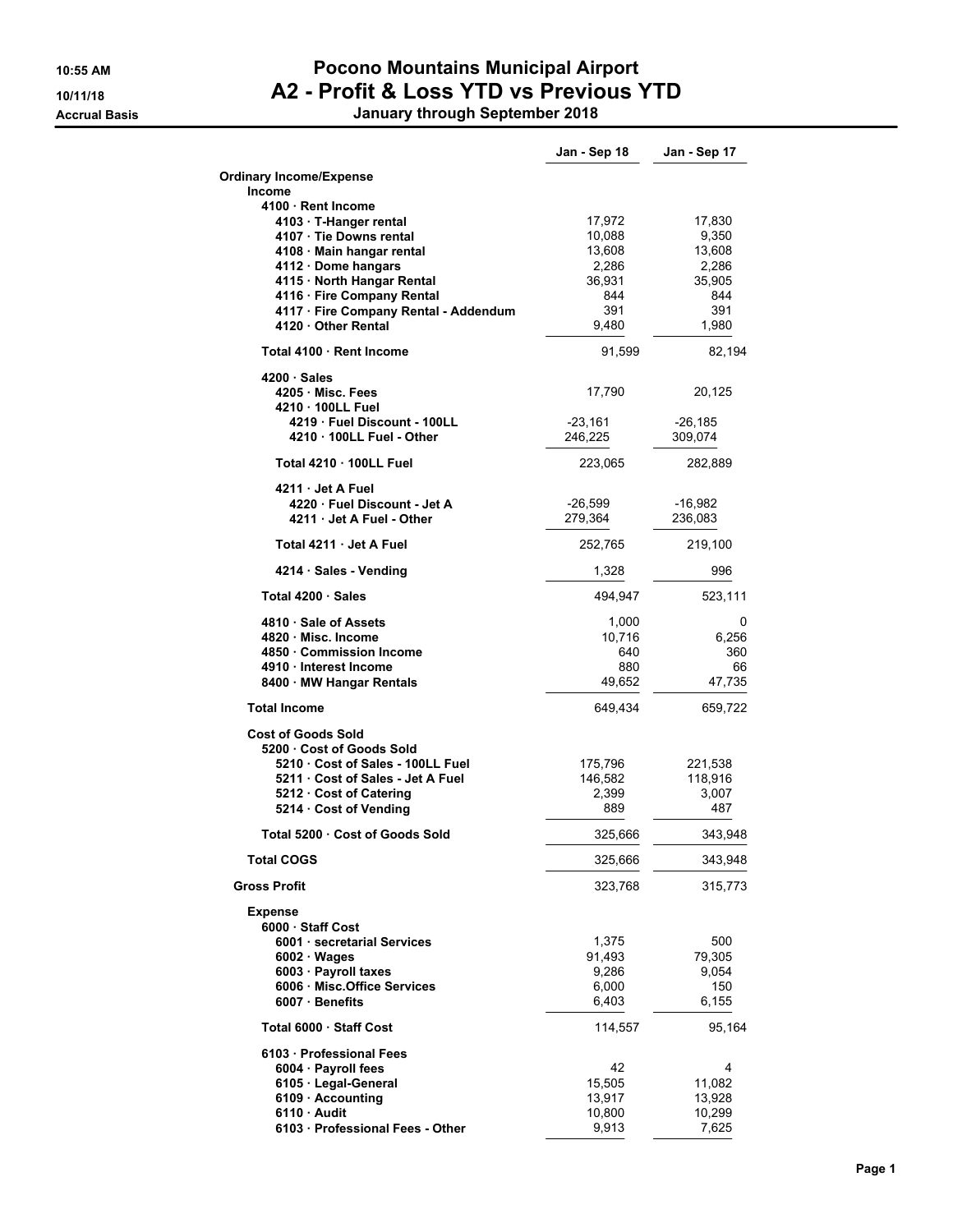#### **10:55 AM Pocono Mountains Municipal Airport 10/11/18 A2 - Profit & Loss YTD vs Previous YTD Accrual Basis January through September 2018**

|                                                                                                                                                                                               | Jan - Sep 18                                               | Jan - Sep 17                                             |
|-----------------------------------------------------------------------------------------------------------------------------------------------------------------------------------------------|------------------------------------------------------------|----------------------------------------------------------|
| Total 6103 Professional Fees                                                                                                                                                                  | 50,176                                                     | 42,938                                                   |
| 6180 · Insurance<br>6201 · Advertising<br>6300 · Repairs & Maintenance                                                                                                                        | 20,958<br>1,136                                            | 30,510<br>732                                            |
| 6310 · Building Repairs<br>6320 Miscelleneous Repairs<br>6330 · Equipment Repairs<br>6340 · Runway Repairs                                                                                    | 10,166<br>52<br>10,053<br>13,442                           | 15,976<br>0<br>14,797<br>18,300                          |
| 6900 Maintenance<br>6901 Office Cleaning<br>6906 · Fuel Tank Repairs/Inspection<br>6300 · Repairs & Maintenance - Other                                                                       | 35<br>96<br>14.258<br>90                                   | 0<br>0<br>2,073<br>0                                     |
| Total 6300 · Repairs & Maintenance                                                                                                                                                            | 48,192                                                     | 51,147                                                   |
| 6390 · Utilities<br>6391 · Electric<br>6392 · Telephone<br>6394 · Internet<br>6396 · Propane/Natural Gas<br>6397 Cooler/water<br>6398 · Satellite<br>6399 · Security Sys.                     | 10,739<br>1,746<br>1,784<br>2,863<br>624<br>1,277<br>2,033 | 11,783<br>1,629<br>1,730<br>2,404<br>550<br>830<br>2,143 |
| Total 6390 · Utilities                                                                                                                                                                        | 21,067                                                     | 21,068                                                   |
| 6400 Gasoline/Diesel<br>6560 · Payroll Expenses<br>66900 · Reconciliation Discrepancies<br>6821 Conferences<br>6903 · Snow Removal<br>6940 · Interest Expense<br>6990 · Miscellaneous Expense | 7,657<br>0<br>0<br>0<br>0<br>9,352<br>4,887                | 5,297<br>32<br>0<br>488<br>4,277<br>9,126<br>4,209       |
| 7100 Office Expenses<br>7102 · Postage<br>7103 Dues and Subscriptions<br>7105 · Bank Charges<br>7106 Credit Card Fees<br>7107 Office Supplies                                                 | 169<br>660<br>159<br>9,291<br>3,147                        | 196<br>181<br>233<br>7,126<br>3,343                      |
| Total 7100 · Office Expenses                                                                                                                                                                  | 13,428                                                     | 11,078                                                   |
| 8801 Minor Equipment Purchases<br>8900 · MW Hangar Rental Payout                                                                                                                              | 1,245<br>42,204                                            | 0<br>40,575                                              |
| <b>Total Expense</b>                                                                                                                                                                          | 334,858                                                    | 316,641                                                  |
| <b>Net Ordinary Income</b>                                                                                                                                                                    | -11,090                                                    | -867                                                     |
| Other Income/Expense<br>Other Income<br>8100 Contributed Capital<br>8110 · FAA - Capital Grants<br>8120 - PA DOT - BoA<br>8130 · Monroe County - Capital                                      | 590,745<br>32,819<br>22,844                                | 95,135<br>5,285<br>23,401                                |
| Total 8100 · Contributed Capital                                                                                                                                                              | 646,408                                                    | 123,821                                                  |
| <b>Total Other Income</b>                                                                                                                                                                     | 646,408                                                    | 123,821                                                  |
| <b>Net Other Income</b>                                                                                                                                                                       | 646,408                                                    | 123,821                                                  |
| Net Income                                                                                                                                                                                    | 635,318                                                    | 122,953                                                  |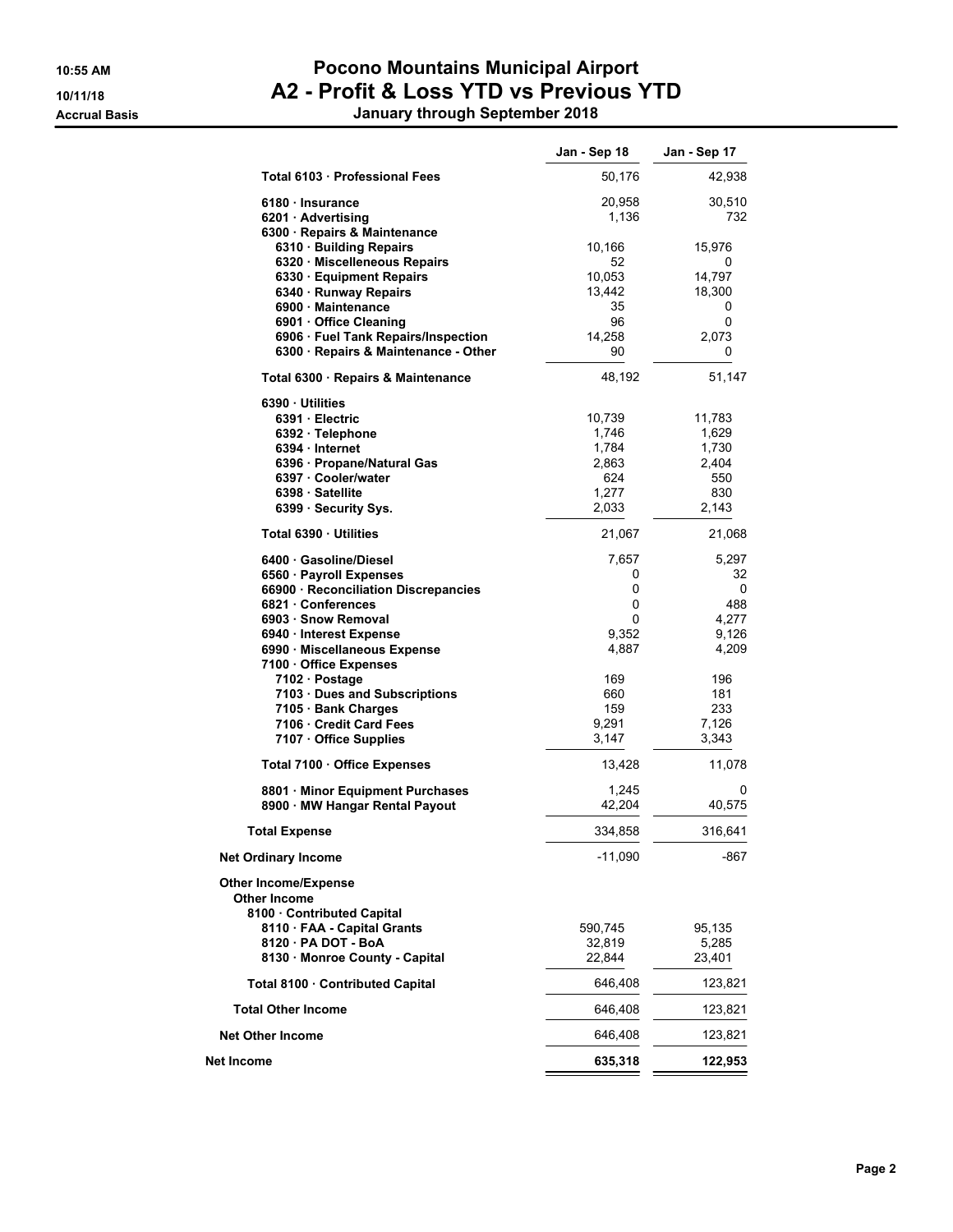#### **10:54 AM Pocono Mountains Municipal Airport 10/11/18 A3 - Profit & Loss Budget Performance**

**Accrual Basis September 2018**

|                                                        | Sep 18                     | <b>Budget</b>   | \$ Over Budget        | Jan - Sep 18            | <b>YTD Budget</b> | \$ Over Budget     | <b>Annual Budget</b> |
|--------------------------------------------------------|----------------------------|-----------------|-----------------------|-------------------------|-------------------|--------------------|----------------------|
| <b>Ordinary Income/Expense</b><br>Income               |                            |                 |                       |                         |                   |                    |                      |
| 4100 · Rent Income                                     | 9.202                      | 9.104           | 98                    | 91.599                  | 81.934            | 9.665              | 109.245              |
| $4200 \cdot Sales$                                     | 41,159                     | 60,957          | $-19,798$             | 494,947                 | 527,846           | $-32,899$          | 659,817              |
| 4810 · Sale of Assets                                  | $\mathbf 0$                |                 |                       | 1,000                   |                   |                    |                      |
| 4820 · Misc. Income                                    | 104                        | 25              | 79                    | 10.716                  | 4,200             | 6.516              | 4,275                |
| 4850 · Commission Income                               | $\Omega$                   | $\mathbf 0$     | $\Omega$              | 640                     | $\Omega$          | 640                |                      |
| 4910 · Interest Income                                 | 135                        | 25              | 110                   | 880                     | 225               | 655                | 300                  |
| 8400 · MW Hangar Rentals                               | 4,441                      | 5.300           | $-859$                | 49,652                  | 47,700            | 1,952              | 63.600               |
| <b>Total Income</b>                                    | 55,041                     | 75,411          | $-20,370$             | 649,434                 | 661,905           | $-12,471$          | 837,237              |
| <b>Cost of Goods Sold</b><br>5200 · Cost of Goods Sold | 27,896                     | 42,025          |                       | 325,666                 |                   |                    |                      |
|                                                        |                            |                 | $-14,129$             |                         | 355,475           | $-29,809$          | 443,900              |
| <b>Total COGS</b>                                      | 27,896                     | 42,025          | $-14,129$             | 325,666                 | 355,475           | $-29,809$          | 443,900              |
| <b>Gross Profit</b>                                    | 27,145                     | 33,386          | $-6,241$              | 323,768                 | 306,430           | 17,338             | 393,337              |
| <b>Expense</b>                                         |                            |                 |                       |                         |                   |                    |                      |
| 6000 · Staff Cost                                      | 16.160                     | 11,595          | 4,565                 | 114,557                 | 122,651           | $-8,094$           | 157,436              |
| 6103 · Professional Fees                               | 3,231                      | 3,875           | $-645$                | 50,176                  | 45,675            | 4,501              | 57,300               |
| 6180 · Insurance                                       | 2.520                      | 3,000           | $-480$                | 20.958                  | 27,000            | $-6.042$           | 36,000               |
| 6201 · Advertising                                     | $\Omega$                   | $\Omega$        | $\Omega$              | 1,136                   | $\Omega$          | 1,136              |                      |
| 6300 · Repairs & Maintenance                           | 1,131                      | 7,500           | $-6,369$              | 48,192                  | 53,559            | $-5,367$           | 58,059               |
| 6390 · Utilities                                       | 1,648                      | 1,572           | 76                    | 21,067                  | 20,778            | 289                | 27,229               |
| 6400 · Gasoline/Diesel                                 | 727                        | 400             | 327                   | 7,657                   | 4,100             | 3,557              | 5,250                |
| 6560 · Payroll Expenses                                | $\Omega$                   | 6               | -6                    | 0                       | 54                | $-54$              | 460                  |
| 66910 · Bank Service Charges                           | $\mathbf 0$<br>$\mathbf 0$ | $\Omega$        | $\Omega$              | $\mathbf 0$<br>$\Omega$ | $\Omega$<br>445   | $\Omega$           | O                    |
| 6821 · Conferences<br>6903 · Snow Removal              | $\mathbf 0$                | 445<br>$\Omega$ | $-445$<br>$\mathbf 0$ | $\Omega$                | 1.000             | $-445$<br>$-1,000$ | 445<br>1,500         |
| 6940 · Interest Expense                                | 691                        | 1.000           | $-309$                | 9.352                   | 20.478            | $-11.126$          | 23,478               |
| 6990 · Miscellaneous Expense                           | 393                        | 500             | $-107$                | 4.887                   | 4,500             | 387                | 6,000                |
| 7100 · Office Expenses                                 | 1.157                      | 1,369           | $-212$                | 13.428                  | 11,646            | 1.782              | 16,120               |
| 8801 · Minor Equipment Purchases                       | 45                         |                 |                       | 1.245                   |                   |                    |                      |
| 8900 · MW Hangar Rental Payout                         | 3,775                      | 4,505           | $-731$                | 42,204                  | 40,545            | 1,659              | 54,060               |
| 8905 · MW Hangar Commission                            | $\mathbf 0$                | 0               | $\Omega$              | 0                       | $\Omega$          | 0                  | $\mathbf 0$          |
| <b>Total Expense</b>                                   | 31.477                     | 35,767          | $-4,290$              | 334,858                 | 352,431           | $-17,573$          | 443,337              |
| <b>Net Ordinary Income</b>                             | $-4,332$                   | $-2,381$        | $-1,951$              | $-11,090$               | $-46,001$         | 34,911             | $-50,000$            |
| <b>Other Income/Expense</b>                            |                            |                 |                       |                         |                   |                    |                      |
| <b>Other Income</b><br>8100 · Contributed Capital      | 164,335                    | 2,500           | 161,835               | 646,408                 | 42,500            | 603,908            | 50,000               |
|                                                        |                            |                 |                       |                         |                   |                    |                      |
| <b>Total Other Income</b>                              | 164,335                    | 2,500           | 161,835               | 646,408                 | 42,500            | 603,908            | 50,000               |
| <b>Net Other Income</b>                                | 164,335                    | 2.500           | 161.835               | 646.408                 | 42.500            | 603.908            | 50,000               |
| Net Income                                             | 160,003                    | 119             | 159,884               | 635,318                 | $-3,501$          | 638,819            | $\mathbf{0}$         |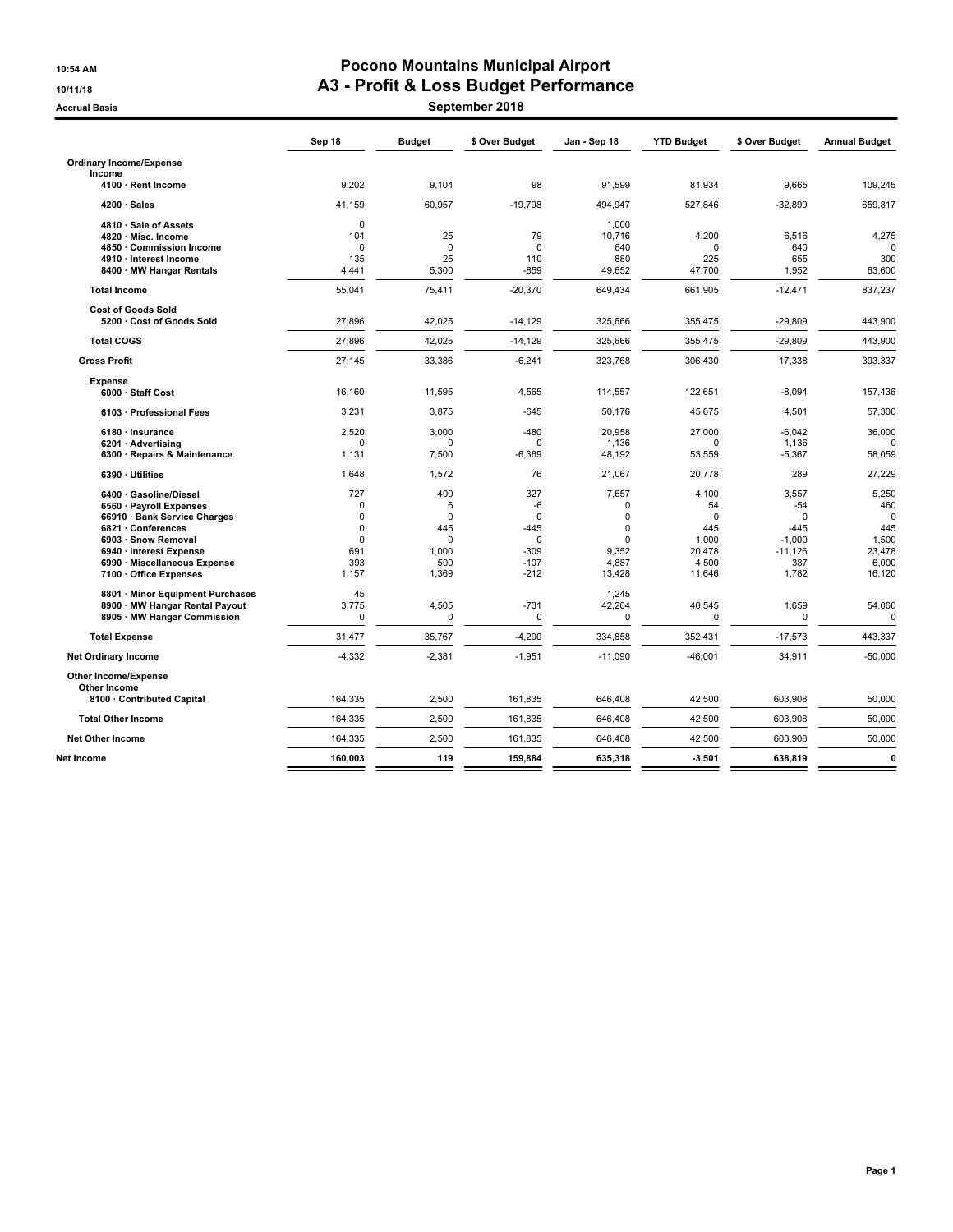#### **10:29 AM 10/11/18 Accrual Basis**

## **Pocono Mountains Municipal Airport B - Profit & Loss - North Hangar September 2018**

|                                    | Sep 18    | Jan - Sep 18 |
|------------------------------------|-----------|--------------|
| <b>Ordinary Income/Expense</b>     |           |              |
| <b>Income</b>                      |           |              |
| 4100 · Rent Income                 |           |              |
| 4115 · North Hangar Rental         | 4,077.86  | 36,130.72    |
| Total 4100 · Rent Income           | 4,077.86  | 36,130.72    |
| <b>Total Income</b>                | 4,077.86  | 36,130.72    |
| <b>Gross Profit</b>                | 4,077.86  | 36,130.72    |
| <b>Expense</b>                     |           |              |
| 6180 · Insurance                   | 366.00    | 3,294.00     |
| 6300 · Repairs & Maintenance       |           |              |
| 6310 · Building Repairs            | 0.00      | 830.00       |
| 6330 Equipment Repairs             | 0.00      | 894.86       |
| Total 6300 · Repairs & Maintenance | 0.00      | 1,724.86     |
| 6390 Utilities                     |           |              |
| 6391 Electric                      | 227.04    | 2,790.06     |
| 6396 · Propane/Natural Gas         | 15.62     | 2,863.13     |
| 6399 · Security Sys.               | 0.00      | 120.00       |
| Total 6390 · Utilities             | 242.66    | 5,773.19     |
| 6940 · Interest Expense            | 488.61    | 4,502.71     |
| 7100 Office Expenses               |           |              |
| 7107 · Office Supplies             | 0.00      | 128.61       |
| Total 7100 · Office Expenses       | 0.00      | 128.61       |
| <b>Total Expense</b>               | 1,097.27  | 15,423.37    |
| <b>Net Ordinary Income</b>         | 2,980.59  | 20,707.35    |
| <b>Principal on Loan</b>           | 1,490.39  | 13,308.29    |
| Net Income                         | $-393.12$ | 2,115.08     |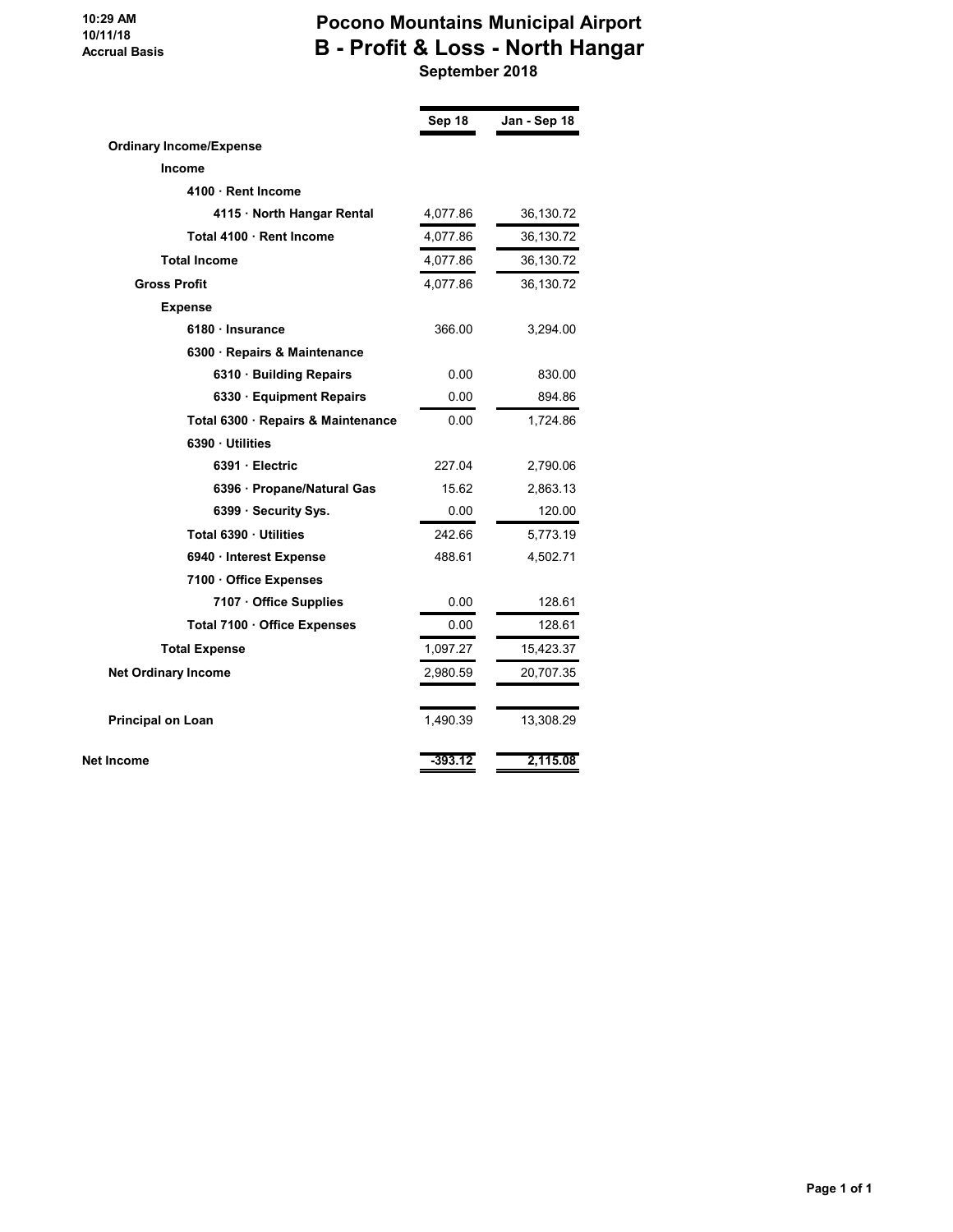# **10:53 AM Pocono Mountains Municipal Airport 10/11/18 B1 - Profit & Loss - Marketing**

**Accrual Basis September 2018**

|                                                                                            | Sep 18        | Jan - Sep 18      |
|--------------------------------------------------------------------------------------------|---------------|-------------------|
| <b>Ordinary Income/Expense</b><br><b>Income</b><br>4100 · Rent Income<br>4120 Other Rental | 0.00          | 7,500.00          |
| Total 4100 Rent Income                                                                     | 0.00          | 7,500.00          |
| 4820 Misc. Income<br>4850 Commission Income                                                | 24.00<br>0.00 | 4,643.00<br>30.00 |
| <b>Total Income</b>                                                                        | 24.00         | 12,173.00         |
| <b>Gross Profit</b>                                                                        | 24.00         | 12,173.00         |
| <b>Expense</b><br>6201 Advertising                                                         | 0.00          | 425.00            |
| <b>Total Expense</b>                                                                       | 0.00          | 425.00            |
| <b>Net Ordinary Income</b>                                                                 | 24.00         | 11,748.00         |
| Net Income                                                                                 | 24.00         | 11,748.00         |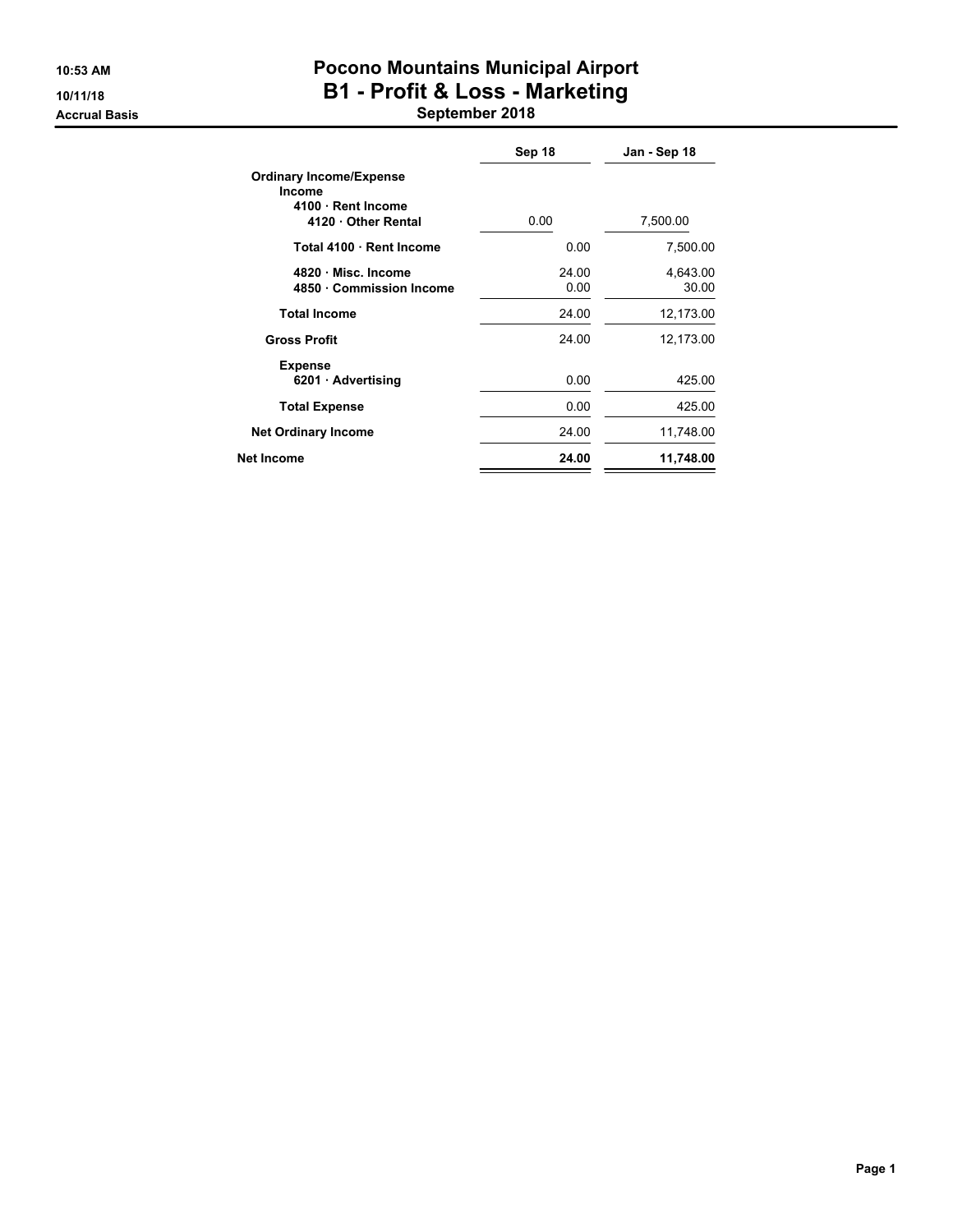**10:57 AM10/11/18**

## **Accrual Basis**

# **Pocono Mountains Municipal Airport B2 - Profit & Loss - M&W Hangar**

**September 2018**

|                                                  | Sep 18   |
|--------------------------------------------------|----------|
| <b>Ordinary Income/Expense</b><br><b>Income</b>  |          |
| 8400 MW Hangar Rentals                           | 4.440.59 |
| <b>Total Income</b>                              | 4.440.59 |
| <b>Gross Profit</b>                              | 4.440.59 |
| <b>Expense</b><br>8900 · MW Hangar Rental Payout | 3,774.50 |
| <b>Total Expense</b>                             | 3,774.50 |
| <b>Net Ordinary Income</b>                       | 666.09   |
| <b>Net Income</b>                                | 666.09   |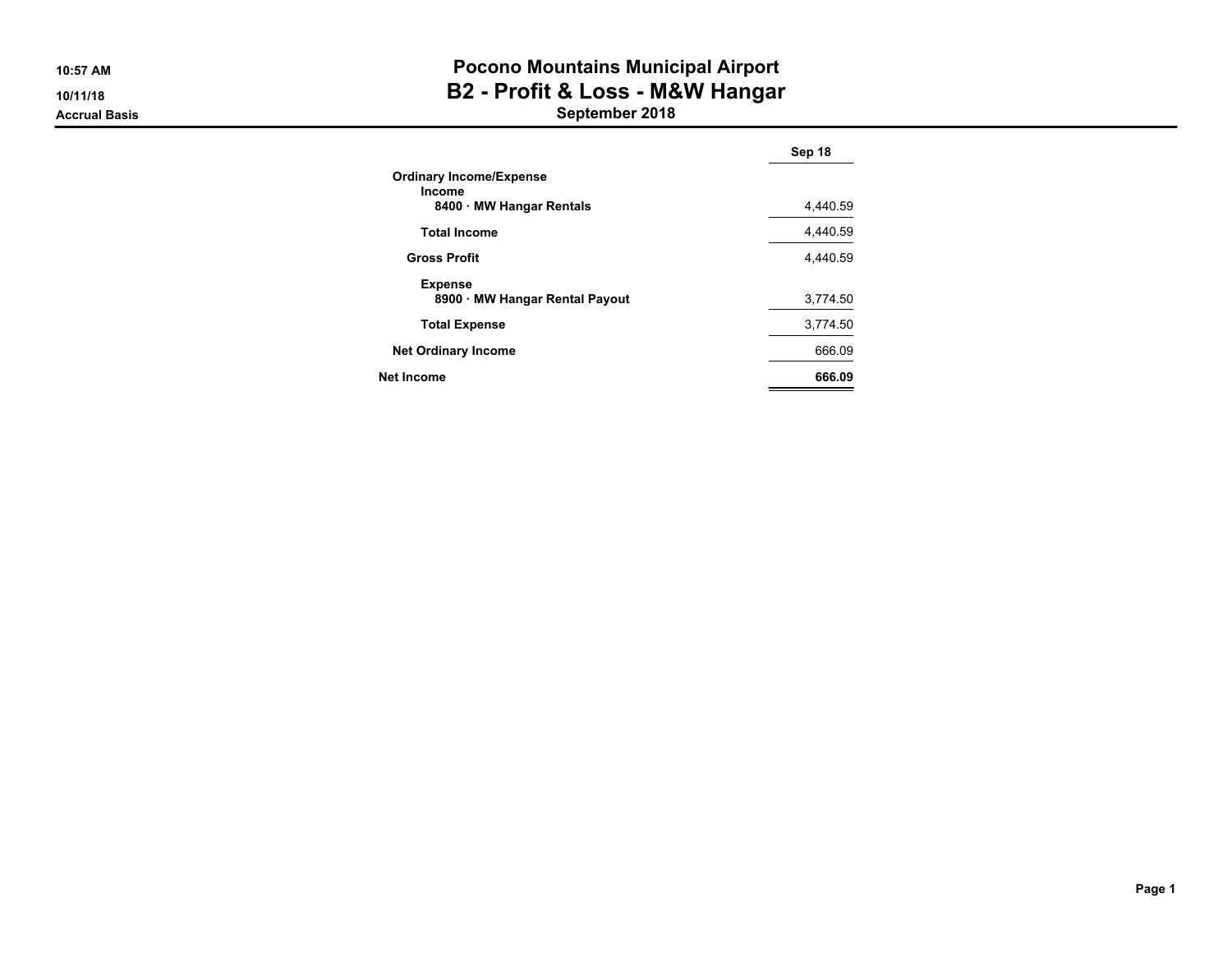#### **11:00 AM Pocono Mountains Municipal Airport 10/11/18 C - Sales by Product/Service Summary**

**Accrual Basis September 2018**

|                                                                                                            | Sep 18                      |                      |                 |                  |  |  |  |
|------------------------------------------------------------------------------------------------------------|-----------------------------|----------------------|-----------------|------------------|--|--|--|
|                                                                                                            | Qty                         | Amount               | % of Sales      | <b>Avg Price</b> |  |  |  |
| Inventory                                                                                                  |                             |                      |                 |                  |  |  |  |
| 100LL (100LL Fuel)                                                                                         | 4,315.16                    | 22,827.22            | 10.4%           | 5.29             |  |  |  |
| Jet A (Jet A Fuel)                                                                                         | 4,356.5                     | 21,303.31            | 9.7%            | 4.89             |  |  |  |
| <b>Total Inventory</b>                                                                                     | 8,671.66                    | 44,130.53            | 20.2%           | 5.09             |  |  |  |
| Parts                                                                                                      |                             |                      |                 |                  |  |  |  |
| Fuel Discount - Jet A (Fuel Discount - Jet A)                                                              | 2,314                       | $-2.035.96$          | $-0.9%$         | $-0.88$          |  |  |  |
| Airport Merchandise (Hats, Shirts, Batteries, Etc.)<br>Fuel Discount - 100LL (Fuel Discount - 100LL)       | $\overline{2}$<br>2,982.119 | 24.00<br>$-1,989.74$ | 0.0%<br>$-0.9%$ | 12.00<br>$-0.67$ |  |  |  |
|                                                                                                            |                             |                      |                 |                  |  |  |  |
| <b>Total Parts</b>                                                                                         | 5,298.12                    | $-4,001.70$          | $-1.8%$         | $-0.76$          |  |  |  |
| Service                                                                                                    |                             |                      |                 |                  |  |  |  |
| Over Night Parking (Overnight Parking Fees)                                                                | $\sqrt{5}$                  | 50.00                | 0.0%            | 10.00            |  |  |  |
| Single (Overnight Fee - Single)<br>Jet (Overnight Fee - Jet)                                               | 3                           | 500.00               | 0.2%            | 166.67           |  |  |  |
|                                                                                                            |                             |                      |                 |                  |  |  |  |
| <b>Total Over Night Parking (Overnight Parking Fees)</b>                                                   | 8.00                        | 550.00               | 0.3%            | 68.75            |  |  |  |
| <b>NFP</b>                                                                                                 |                             |                      |                 |                  |  |  |  |
| Landing Fees/Facility Fee (Landing Fees - No Fuel Purchase)<br>Jet (Landing Fees - Jet - No Fuel Purchase) | $\overline{2}$              | 220.00               | 0.1%            | 110.00           |  |  |  |
|                                                                                                            |                             |                      |                 |                  |  |  |  |
| Total Landing Fees/Facility Fee (Landing Fees - No Fuel Purchase)                                          | 2.00                        | 220.00               | 0.1%            | 110.00           |  |  |  |
| <b>Total NFP</b>                                                                                           | 2.00                        | 220.00               | 0.1%            | 110.00           |  |  |  |
| <b>GPU (Jump Start)</b>                                                                                    | 5                           | 150.00               | 0.1%            | 30.00            |  |  |  |
| hangar lease                                                                                               | $\overline{\mathbf{c}}$     | 254.00               | 0.1%            | 127.00           |  |  |  |
| Land Lease (Monthly Charge for Land Lease)                                                                 | $\overline{2}$              | 220.00               | 0.1%            | 110.00           |  |  |  |
| Main Hangar Rental (Main Hangar Rental)                                                                    | 3                           | 1.512.00             | 0.7%            | 504.00           |  |  |  |
| <b>Misc Income</b><br><b>MW Rental (MW Hangar Rental)</b>                                                  | $\overline{2}$<br>8         | 80.00<br>4,440.59    | 0.0%<br>2.0%    | 40.00<br>555.07  |  |  |  |
|                                                                                                            |                             |                      |                 |                  |  |  |  |
| North Hangar (North Hangar Rental)                                                                         | 11                          | 4,077.86             | 1.9%            | 370.71           |  |  |  |
| PA Capital (PA Capital Contribution)                                                                       | $\overline{\mathbf{c}}$     | 8,649.23             | 3.9%            | 4,324.62         |  |  |  |
| T-Hanger Rental (T-Hanger Rental)                                                                          | $\overline{7}$              | 1,981.14             | 0.9%            | 283.02           |  |  |  |
| Tie Down (Tie Down)                                                                                        | 12                          | 1,020.00             | 0.5%            | 85.00            |  |  |  |
| <b>Total Service</b>                                                                                       | 64.00                       | 23,154.82            | 10.6%           | 361.79           |  |  |  |
| <b>Other Charges</b>                                                                                       |                             |                      |                 |                  |  |  |  |
| Federal Portion (Federal Portion of BAA Grant)                                                             | 2                           | 155.686.00           | 71.1%           | 77.843.00        |  |  |  |
| <b>Total Other Charges</b>                                                                                 | 2.00                        | 155.686.00           | 71.1%           | 77.843.00        |  |  |  |
| TOTAL                                                                                                      | 14,035.78                   | 218,969.65           | 100.0%          | 15.60            |  |  |  |
|                                                                                                            |                             |                      |                 |                  |  |  |  |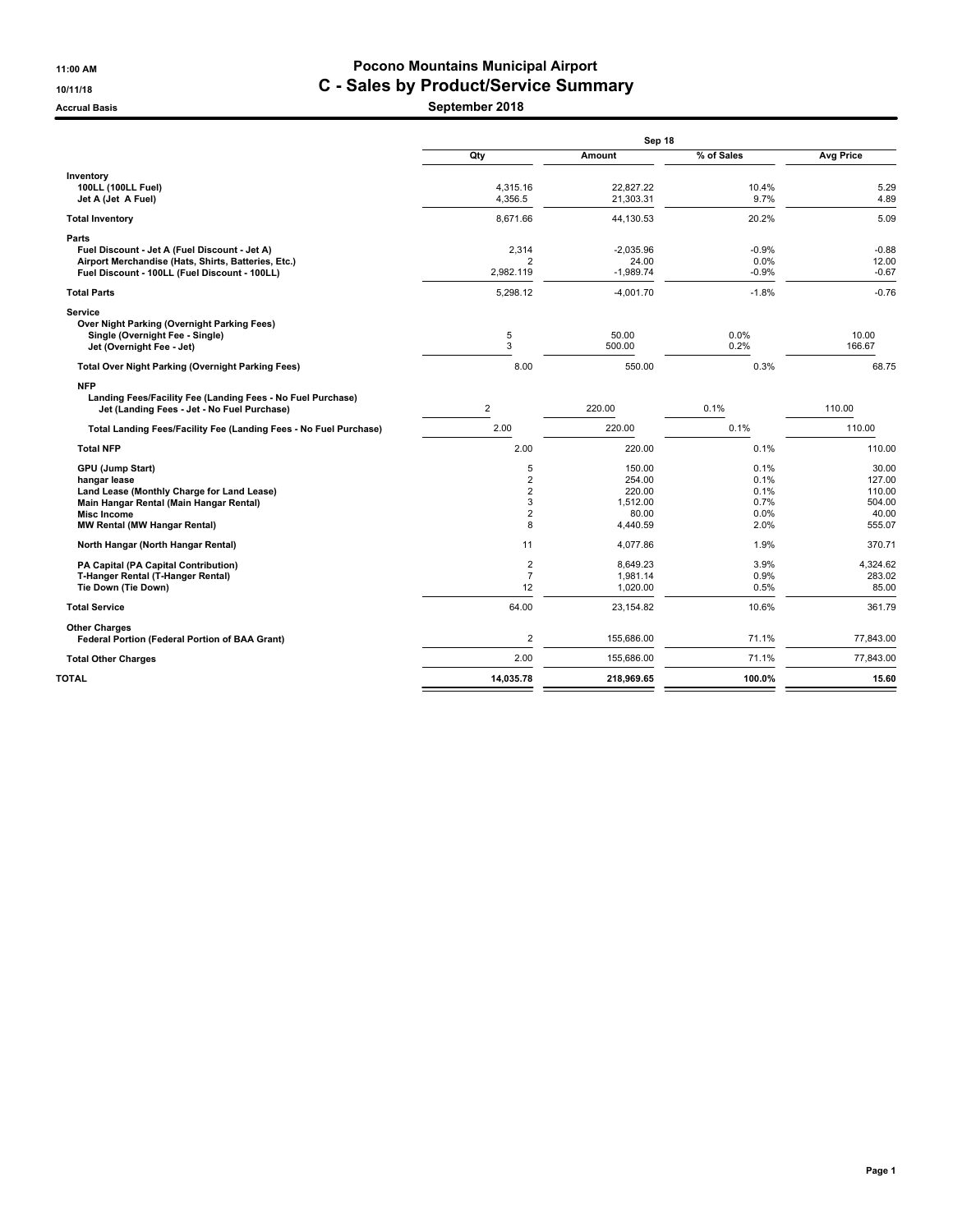|                         | Report D2 Fuel Inventory Comparison 2017, 2016, 2015, & 2014 Year to Date |            |          |            |         |            |          |            |         |            |
|-------------------------|---------------------------------------------------------------------------|------------|----------|------------|---------|------------|----------|------------|---------|------------|
|                         |                                                                           |            |          |            |         |            |          |            |         |            |
| <b>Gallons By Month</b> |                                                                           |            |          |            |         |            |          |            |         |            |
|                         |                                                                           |            |          |            |         |            |          |            |         |            |
| <b>100LL</b>            | 2014                                                                      | <b>YTD</b> | 2015     | <b>YTD</b> | 2016    | <b>YTD</b> | 2017     | <b>YTD</b> | 2018    | <b>YTD</b> |
| January                 | 3530.60                                                                   |            | 3258.4   |            | 4703.4  |            | 3814.5   |            | 3375.6  |            |
| February                | 3024.80                                                                   | 6555.40    | 3587.9   | 6846.3     | 4566.6  | 9270       | 4744.63  | 8559.13    | 3982.6  | 7358.2     |
| March                   | 4614.10                                                                   | 11169.50   | 3948.9   | 10795.2    | 5865.1  | 15135.1    | 3472.89  | 12032.02   | 3702.4  | 11060.6    |
| April                   | 5461.60                                                                   | 16631.10   | 6668.7   | 17463.9    | 5675.6  | 20810.7    | 6846.8   | 18878.82   | 4790.7  | 15851.3    |
| May                     | 7069.90                                                                   | 23701.00   | 7354.4   | 24818.3    | 6537    | 27347.7    | 7559     | 26437.82   | 5283.3  | 21134.6    |
| June                    | 8885.00                                                                   | 32586.00   | 6680.4   | 31498.7    | 8779    | 36126.7    | 9677.65  | 36115.47   | 6492.8  | 27627.4    |
| July                    | 9646.40                                                                   | 42232.40   | 10733.81 | 42232.51   | 9922.3  | 46049      | 9691.5   | 45806.97   | 8078.31 | 35705.71   |
| August                  | 11222.50                                                                  | 53454.90   | 11704.2  | 53936.71   | 9943.9  | 55992.9    | 10212.1  | 56019.07   | 7596.8  | 43302.51   |
| September               | 8107.20                                                                   | 61562.10   | 9033.9   | 62970.61   | 7439.9  | 63432.8    | 8191.48  | 64210.55   | 4315.2  | 47617.71   |
| October                 | 5503.70                                                                   | 67065.80   | 8642.8   | 71613.41   | 7804.3  | 71237.1    | 8220.07  | 72430.62   |         |            |
| November                | 4762.30                                                                   | 71828.10   | 6831.97  | 78445.38   | 6677.8  | 77914.9    | 6734.63  | 79165.25   |         |            |
| December                | 3261.10                                                                   | 75089.20   | 4328     | 82773.38   | 5073.3  | 82988.3    | 5348.44  | 84513.69   |         |            |
| Total                   | 75089.20                                                                  |            | 82773.38 |            | 82988.2 |            | 84513.69 |            |         |            |
|                         |                                                                           |            |          |            |         |            |          |            |         |            |
|                         |                                                                           |            |          |            |         |            |          |            |         |            |
| Jet A                   | 2014                                                                      | <b>YTD</b> | 2015     | <b>YTD</b> | 2016    | <b>YTD</b> | 2017     | <b>YTD</b> | 2018    | <b>YTD</b> |
| January                 | 3377                                                                      |            | 3207.5   |            | 2089    |            | 1589     |            | 4867.6  |            |
| February                | 2073                                                                      | 5450       | 1015     | 4222.5     | 2584    | 4673       | 4949     | 6538       | 1867    | 6734.6     |
| March                   | 3488                                                                      | 8938       | 3213.5   | 7436       | 5308    | 9981       | 3531     | 10069      | 4216    | 10950.6    |
| April                   | 4152                                                                      | 13090      | 7867     | 15303      | 10453   | 20434      | 7885     | 17954      | 4807    | 15757.6    |
| May                     | 6055                                                                      | 19145      | 11073    | 26376      | 7313    | 27747      | 4816     | 22770      | 6370    | 22127.6    |
| June                    | 13535                                                                     | 32680      | 17953    | 44329      | 10865   | 38612      | 8074     | 30844      | 9847    | 31974.6    |
| July                    | 10956                                                                     | 43636      | 9722     | 54051      | 12109   | 50721      | 11371    | 42215      | 12136.2 | 44110.8    |
| August                  | 12422                                                                     | 56058      | 15082.2  | 69133.2    | 11850   | 62571      | 9876.1   | 52091.1    | 9,620.3 | 53731.1    |
| Sept                    | 8390                                                                      | 64448      | 5126     | 74259.2    | 7429    | 70000      | 5286     | 57377.1    | 4356.5  | 58087.6    |
| October                 | 9761                                                                      | 74209      | 4955     | 79214.2    | 6732    | 76732      | 3742.1   | 61119.2    |         |            |
| November                | 4629                                                                      | 78838      | 4113     | 83327.2    | 4575    | 81307      | 6640     | 67759.2    |         |            |
| December                | 3811                                                                      | 82649      | 3410     | 86737.2    | 5515    | 86822      | 4180     | 71939.2    |         |            |
| Total                   | 82649                                                                     |            | 86737.2  |            | 86822   |            | 71939.2  |            |         |            |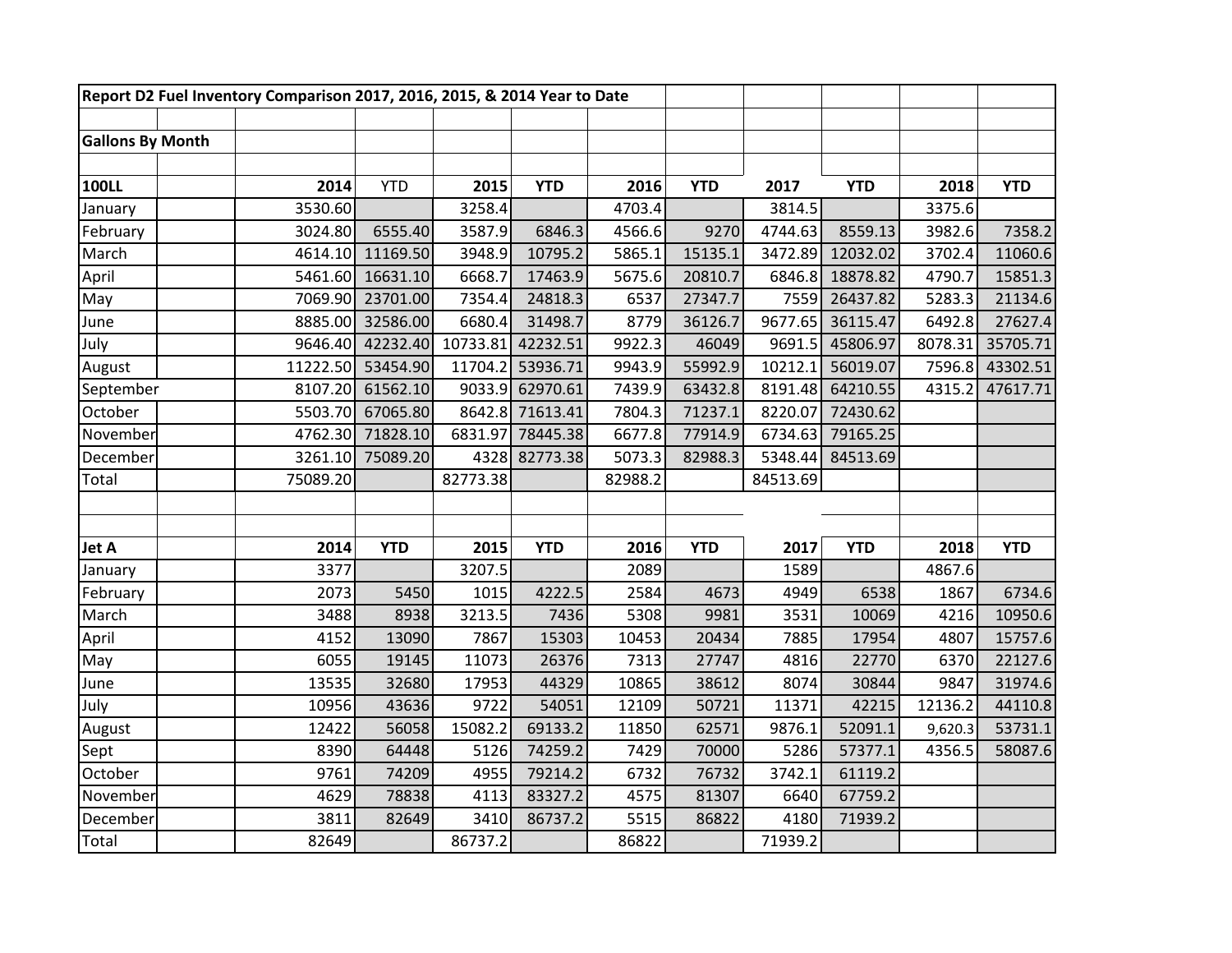| Report D                           |      |                                    |         |             |           |              |             |              |                  |                   |  |
|------------------------------------|------|------------------------------------|---------|-------------|-----------|--------------|-------------|--------------|------------------|-------------------|--|
| 2018 PMMAA Fuel Inventory Tracking |      |                                    |         |             |           |              |             |              |                  |                   |  |
|                                    | Date | Description                        | Gallons | Pricatallon | Loadcost  | Monthly Cost | Total Sales | Gross Profit | Sale Price Gaton | Gross ProfitGaton |  |
| 100LL                              |      | 1-Jan 11/28 load                   | 4,315.0 | 3.3895      | 14,625.69 |              |             |              |                  |                   |  |
|                                    |      | Inventory 01/01/18                 | 4,315.0 |             |           |              |             |              |                  |                   |  |
|                                    |      | 24-Jan Purchase                    | 8,188.0 | 3.6220      | 29,657.17 |              |             |              |                  |                   |  |
|                                    |      | 31-Jan Jan Sales - 11/28 load      | 3,375.6 | 3.3895      |           | 11,441.43    | 14,443.03   | 3,001.60     | 4.28             | 0.89              |  |
|                                    |      | Inventory 01/31/18                 | 9,127.7 |             |           |              |             |              |                  |                   |  |
|                                    |      | 28-Feb February Sales - 11/28 load | 939.5   | 3.3895      |           | 3,184.27     |             |              |                  |                   |  |
|                                    |      | $-1/24$ load                       | 3,043.2 | 3.622       |           | 11,022.29    |             |              |                  |                   |  |
|                                    |      | <b>Total February Sales</b>        | 3,982.6 |             |           | 14,206.56    | 17,895.94   | 3,689.38     | 4.49             | 0.93              |  |
|                                    |      | Inventory 02/28/18                 | 5,145.1 |             |           |              |             |              |                  |                   |  |
|                                    |      | 28-Mar Purchase                    | 8,151.0 | 3.7135      | 30,268.64 |              |             |              |                  |                   |  |
|                                    |      | 31-Mar March Sales - 1/24 load     | 3,702.4 | 3.622       |           | 13,410.24    | 17,060.41   | 3,650.17     | 4.61             | 0.99              |  |
|                                    |      | Inventory 3/31/18                  | 9,593.7 |             |           |              |             |              |                  |                   |  |
|                                    |      | 30-Apr April Sales - 1/24 load     | 1,442.4 | 3.622       |           | 5,224.41     |             |              |                  |                   |  |
|                                    |      | - 3/28 load                        | 3,348.3 | 3.7135      |           | 12,433.87    |             |              |                  |                   |  |
|                                    |      | <b>Total April Sales</b>           | 4,790.7 |             |           | 17,658.28    | 22,740.05   | 5,081.77     | 4.75             | 1.06              |  |
|                                    |      | Inventory 4/30/18                  | 4,803.0 |             |           |              |             |              |                  |                   |  |
|                                    |      | 11-May Purchase                    | 8,022.0 | 3.7855      | 30,367.50 |              |             |              |                  |                   |  |
|                                    |      | 31-May May Sales 3/28 load         | 4,802.7 | 3.7135      |           | 17,834.86    |             |              |                  |                   |  |
|                                    |      | $5/11$ load                        | 480.6   | 3.7855      |           | 1,819.27     |             |              |                  |                   |  |
|                                    |      | <b>Total May Sales</b>             | 5,283.3 |             |           | 19,654.14    | 24,903.22   | 5,249.08     | 4.71             | 0.99              |  |
|                                    |      | Inventory 5/31/18                  | 7,541.7 |             |           |              |             |              |                  |                   |  |
|                                    |      | 27-Jun Purchase                    | 7,961.0 | 3.6962      | 29,425.51 |              |             |              |                  |                   |  |
|                                    |      | 30-Jun June Sales - 5/11 Load      | 6,492.8 | 3.7855      |           | 24,578.49    | 31,059.42   | 6,480.93     | 4.78             | 1.00              |  |
|                                    |      | Inventory 6/30/18                  | 9,009.9 |             |           |              |             |              |                  |                   |  |
|                                    |      | 27-Jul Purchase                    | 7887.0  | 3.7662      | 29,704.09 |              |             |              |                  |                   |  |
|                                    |      | 31-Jul July Sales - 5/11 Load      | 1048.6  | 3.7855      |           | 3,969.48     |             |              |                  |                   |  |
|                                    |      | $-6/27$ Load                       | 7029.71 | 3.6962      |           | 25,983.21    |             |              |                  |                   |  |
|                                    |      | <b>Total July Sales</b>            | 8078.31 |             |           | 29,952.69    | 38,635.69   | 8,683.00     | 4.78             | 1.07              |  |
|                                    |      | Inventory 7/31/18                  | 8,818.6 |             |           |              |             |              |                  |                   |  |
|                                    |      | 31-Aug August Sales - 6/27 Load    | 931.3   | 3.6962      |           | 3,442.23     |             |              |                  |                   |  |
|                                    |      | - 7/27 Load                        | 6,665.5 | 3.7662      |           | 25,103.53    |             |              |                  |                   |  |
|                                    |      | <b>Total August Sales</b>          | 7,596.8 |             |           | 28,545.76    | 35,489.34   | 6,943.58     | 4.67             | 0.91              |  |
|                                    |      | Inventory 8/31/18                  | 1221.8  |             |           |              |             |              |                  |                   |  |
|                                    |      | 4-Sep Purchase                     | 7906.0  | 3.7662      | 29,775.65 |              |             |              |                  |                   |  |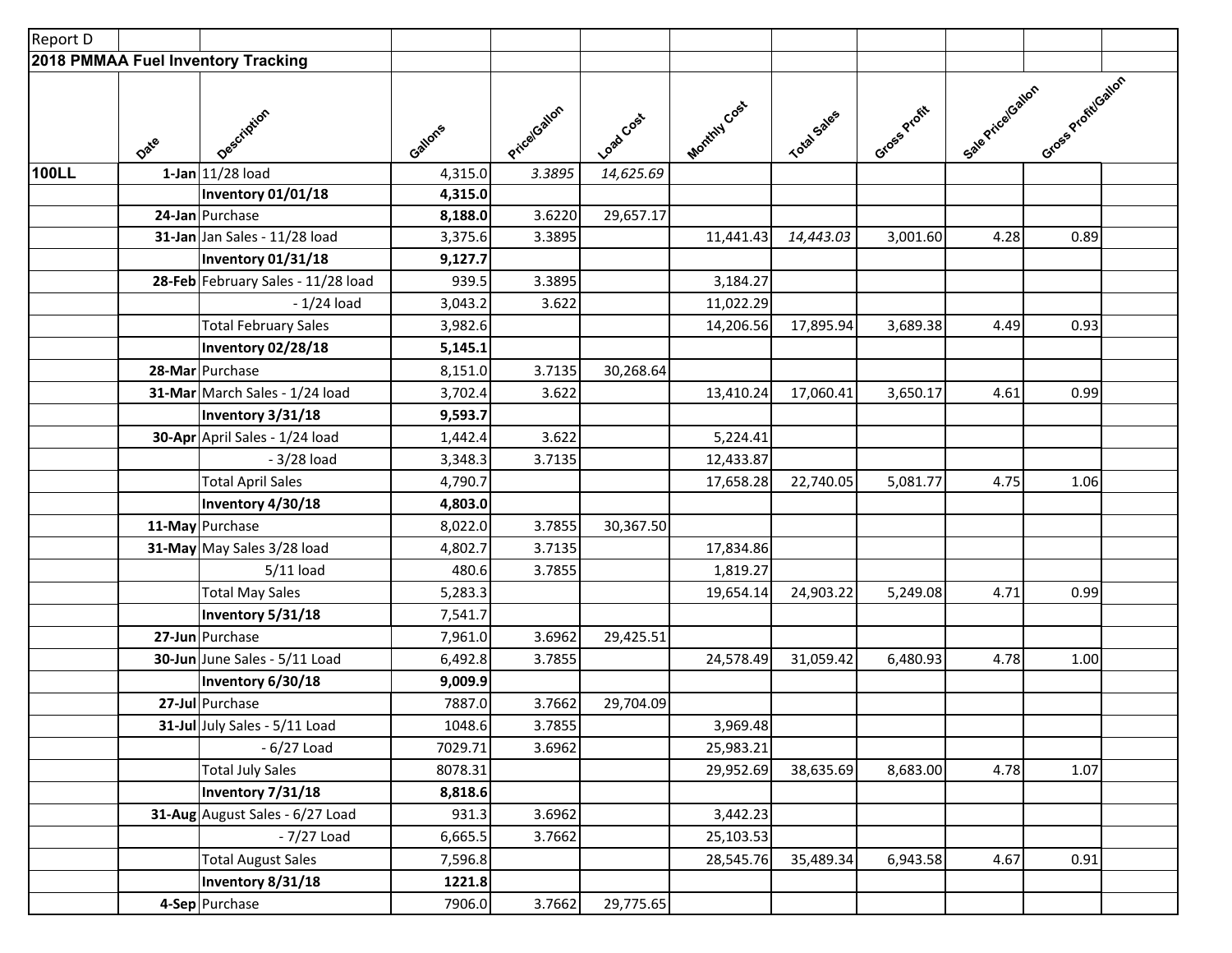| 30-Sep September Sales - 7/27 Load | 1221.8           | 3.7662                           |             | 4,601.54   |            |            |          |              |  |
|------------------------------------|------------------|----------------------------------|-------------|------------|------------|------------|----------|--------------|--|
| - 9/4 Load                         | 3093.4           | 3.7662                           |             | 11,650.21  |            |            |          |              |  |
| <b>Total September Sales</b>       | 4315.2           |                                  |             | 16,251.76  | 20,837.48  | 4,585.72   | 4.83     | 1.06         |  |
| Inventory 09/30/18                 | 4812.7           |                                  |             |            |            |            |          |              |  |
| Physical                           | 4635.0           |                                  |             |            |            |            |          |              |  |
| <b>Difference</b>                  | $-177.6$         |                                  |             |            |            |            |          |              |  |
| Year to Date Sales Totals 100LL    | 47,617.6         |                                  |             | 175,699.35 | 223,064.58 | 47,365.23  |          | 21.23%       |  |
|                                    |                  |                                  |             |            |            |            |          |              |  |
|                                    |                  | January 127.3<br>February -160.1 | March 165.3 | April-217  | May 373.7  | May -282.9 | July 8.6 | August -35.8 |  |
|                                    | September -177.6 |                                  |             |            |            |            |          |              |  |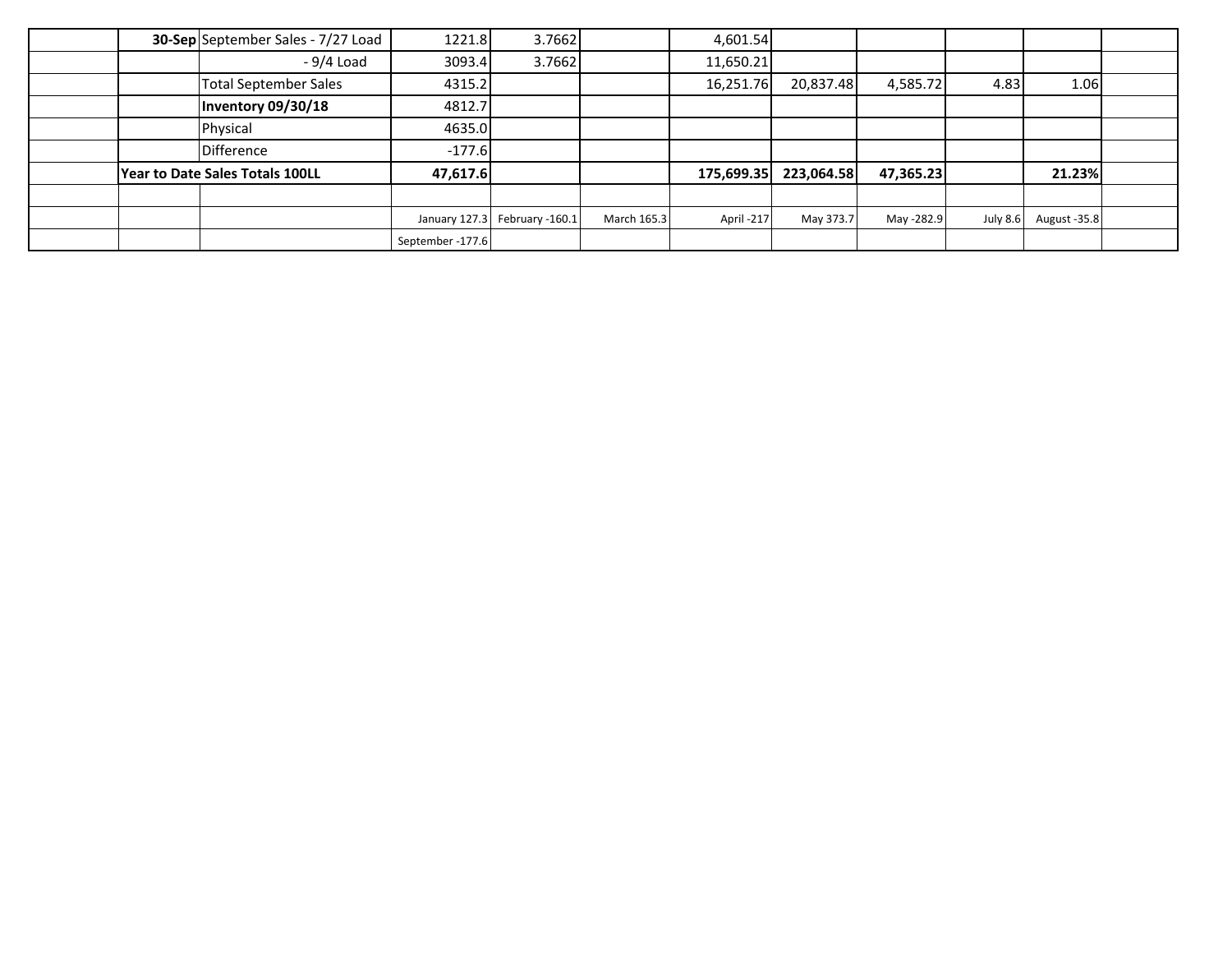|              | Date | Description                        | Gallons  | PricelGallon | Load Cost | Monthly Cost | Total Sales | Gross Profit | Sale Price (Salon | Gross Profit/Gallon |  |
|--------------|------|------------------------------------|----------|--------------|-----------|--------------|-------------|--------------|-------------------|---------------------|--|
| <b>Jet A</b> |      | 1-Jan 11/29/17 load                | 6,804.0  | 2.3391       | 15,915.24 |              |             |              |                   |                     |  |
|              |      | <b>Inventory 01/01/18</b>          | 6,804.0  |              |           |              |             |              |                   |                     |  |
|              |      | 18-Jan Purchase                    | 8,165.0  | 2.4779       | 20,231.70 |              |             |              |                   |                     |  |
|              |      | 31-Jan January Sales 11/29 load    | 4,867.6  | 2.3391       |           | 11,385.80    | 19,961.50   | 8,575.70     | 4.10              | 1.76                |  |
|              |      | Inventory 01/31/18                 | 10,101.4 |              |           |              |             |              |                   |                     |  |
|              |      | 28-Feb February Sales - 11/29 load | 1,867.0  | 2.3391       |           | 4,367.10     | 8,154.03    | 3,786.93     | 4.37              | 2.03                |  |
|              |      | Inventory 02/28/18                 | 8,234.4  |              |           |              |             |              |                   |                     |  |
|              |      | 26-Mar Purchase                    | 8,051.0  | 2.3009       | 18,524.34 |              |             |              |                   |                     |  |
|              |      | 31-Mar March Sales - 11/29 load    | 69.4     | 2.3391       |           | 162.33       |             |              |                   |                     |  |
|              |      | $1/18$ load                        | 4,146.6  | 2.4779       |           | 10,274.86    |             |              |                   |                     |  |
|              |      | <b>Total March Sales</b>           | 4,216.0  |              |           | 10,437.19    | 16,787.34   | 6,350.15     | 3.98              | 1.51                |  |
|              |      | Inventory 3/31/18                  | 12,069.4 |              |           |              |             |              |                   |                     |  |
|              |      | 30-Apr April Sales - 1/18 load     | 4,018.4  | 2.4779       |           | 9,957.19     |             |              |                   |                     |  |
|              |      | $-3/26$ load                       | 788.6    | 2.3009       |           | 1,814.49     |             |              |                   |                     |  |
|              |      | <b>Total April Sales</b>           | 4,807.0  |              |           | 11,771.68    | 17,841.33   | 6,069.65     | 3.71              | 1.26                |  |
|              |      | Inventory 4/30/18                  | 7,262.4  |              |           |              |             |              |                   |                     |  |
|              |      | 14-May Purchase                    | 8,006.0  | 2.6241       | 21,008.75 |              |             |              |                   |                     |  |
|              |      | 31-May May Sales - 3/26 load       | 6,370.0  | 2.3009       |           | 14,656.73    | 27,140.55   | 12,483.82    | 4.26              | 1.96                |  |
|              |      | Inventory 5/31/18                  | 8,898.4  |              |           |              |             |              |                   |                     |  |
|              |      | 2-Jun Purchase                     | 3,982.0  | 3.7151       | 11,011.46 |              |             |              |                   |                     |  |
|              |      | 27-Jun Purchase                    | 7,959.0  | 2.5447       | 20,253.39 |              |             |              |                   |                     |  |
|              |      | 30-Jun June Sales - 3/26 load      | 892.4    | 2.3009       |           | 2,053.32     |             |              |                   |                     |  |
|              |      | $-5/14$ load                       | 8,006.0  | 2.6241       |           | 21,008.75    |             |              |                   |                     |  |
|              |      | $-6/2$ load                        | 948.6    | 3.7151       |           | 3,524.14     |             |              |                   |                     |  |
|              |      | <b>Total June Sales</b>            | 9,847.0  |              |           | 26,586.22    | 44,521.98   | 17,935.76    | 4.52              | 1.82                |  |
|              |      | Inventory 6/30/18                  | 10,992.4 |              |           |              |             |              |                   |                     |  |
|              |      | 27-Jul Purchase                    | 7,937.0  | 2.5500       | 20,239.31 |              |             |              |                   |                     |  |
|              |      | 31-Jul July Sales - 6/2 Load       | 3,033.4  | 3.7151       |           | 11,269.38    |             |              |                   |                     |  |
|              |      | $-6/27$ Load                       | 7,959.0  | 2.5447       |           | 20,253.27    |             |              |                   |                     |  |
|              |      | - 7/27 Load                        | 1,143.8  | 2.5500       |           | 2,916.69     |             |              |                   |                     |  |
|              |      | <b>Total July Sales</b>            | 12,136.2 |              |           | 34,439.34    | 55,574.41   | 21,135.07    | 4.58              | 1.74                |  |
|              |      | Inventory 7/31/18                  | 6,793.2  |              |           |              |             |              |                   |                     |  |
|              |      | 8-Aug Purchase                     | 7,941.0  | 2.6157       | 20,771.39 |              |             |              |                   |                     |  |
|              |      | 31-Aug August Sales - 7/27 Load    | 6,793.2  | 2.5500       |           | 17,322.66    |             |              |                   |                     |  |
|              |      | - 8/08 Load                        | 2,827.1  | 2.6157       |           | 7,394.85     |             |              |                   |                     |  |
|              |      | <b>Total August Sales</b>          | 9,620.3  |              |           | 24,717.51    | 43,516.26   | 18,798.75    | 4.52              | 1.95                |  |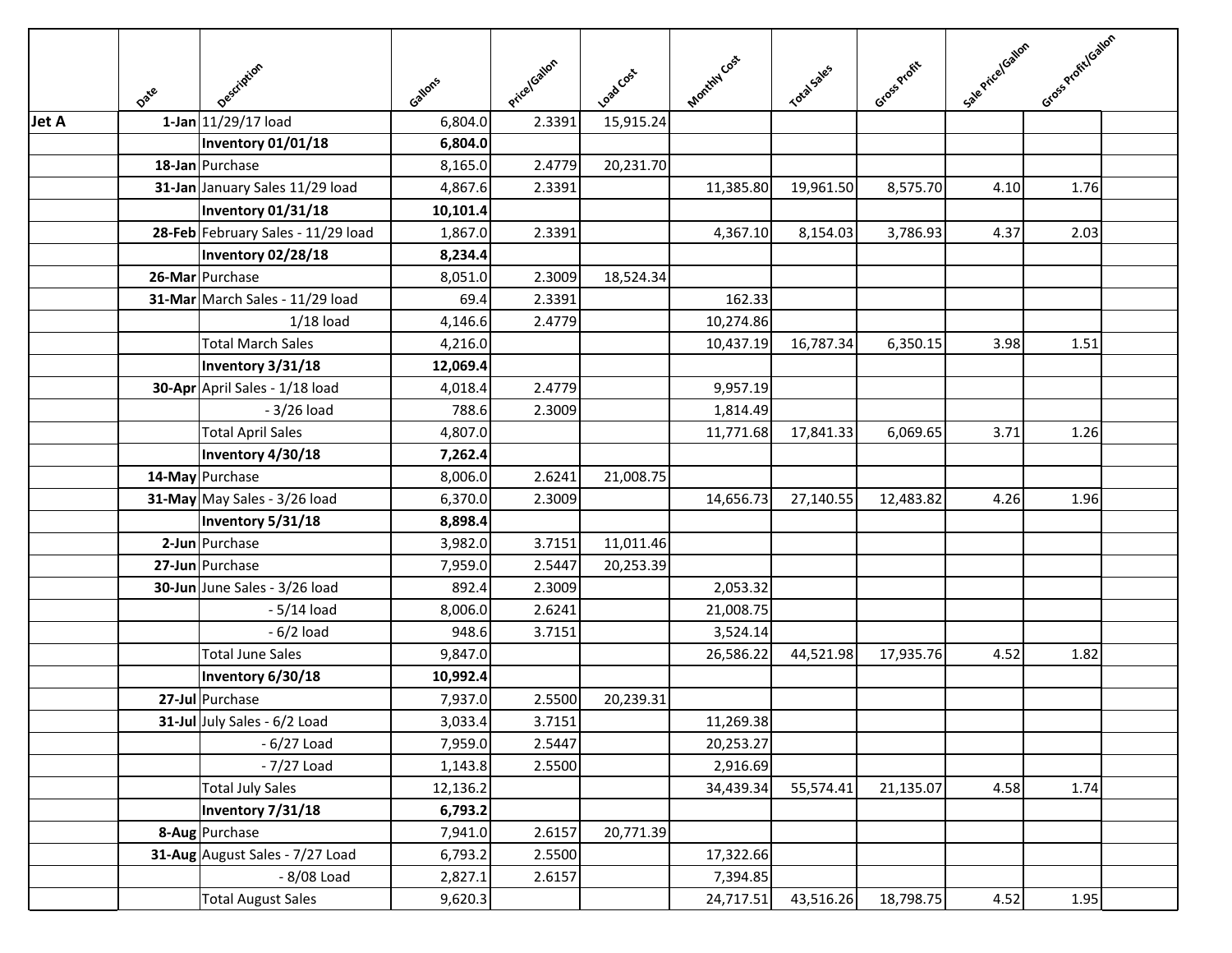| Inventory 8/31/18                         | 5,113.9           |                              |              |              |            |             |      |                         |  |
|-------------------------------------------|-------------------|------------------------------|--------------|--------------|------------|-------------|------|-------------------------|--|
| 6-Sep Purchase                            | 7,921.0           | 2.6730                       | 21,172.63    |              |            |             |      |                         |  |
| <b>30-Sep</b> September Sales - 8/08 Load | 4,356.5           | 2.6157                       |              | 11,395.30    | 19,267.35  | 7,872.05    | 4.42 | 1.81                    |  |
| Inventory 09/30/18                        | 8,678.4           |                              |              |              |            |             |      |                         |  |
| Physical                                  | 8,473.0           |                              |              |              |            |             |      |                         |  |
| Difference                                | $-205.4$          |                              |              |              |            |             |      |                         |  |
| <b>Year to Date Sales Total for JetA</b>  | 58,087.60         |                              |              | 149,756.87   | 252,764.75 | 103,007.88  |      | 40.75%                  |  |
|                                           |                   |                              |              |              |            |             |      |                         |  |
|                                           |                   | January 19.6 February -174.4 | March -277.4 | April -211.4 | May 127.4  | June -220.4 |      | July 86.8 August -156.9 |  |
|                                           | September - 205.4 |                              |              |              |            |             |      |                         |  |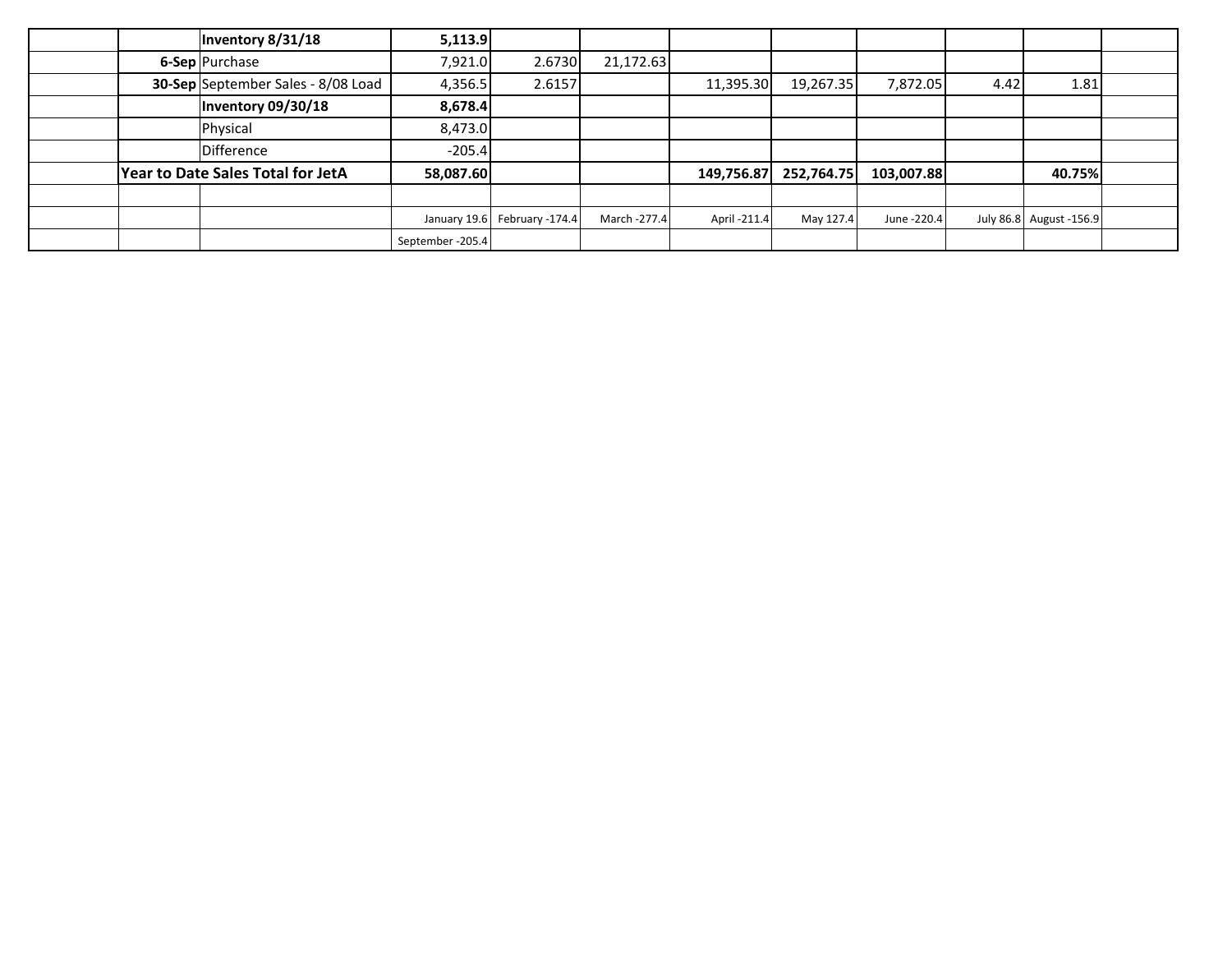#### **10:52 AM Pocono Mountains Municipal Airport 10/11/18 E - Balance Sheet Accrual Basis As of September 30, 2018**

|                                                    | Sep 30, 18                  |
|----------------------------------------------------|-----------------------------|
| <b>ASSETS</b>                                      |                             |
| <b>Current Assets</b>                              |                             |
| <b>Checking/Savings</b><br>1000 PLGIT- Checking    | 99,798.55                   |
| 1005 PNC Grant Account                             | 96,581.70                   |
| 1008 · First Keystone Checking                     | $-335.01$                   |
| 1020 · Cash Drawer                                 | 50.48                       |
| <b>Total Checking/Savings</b>                      | 196,095.72                  |
| <b>Accounts Receivable</b>                         |                             |
| 1200 · Accounts Receivable                         | 12,418.27                   |
| 1201 Grant Receivable                              | 55,395.71                   |
| <b>Total Accounts Receivable</b>                   | 67,813.98                   |
| <b>Other Current Assets</b>                        |                             |
| 1121 - Inventory Value Jet fuel                    | 22,546.08                   |
| 1122- Inventory Value 100LL                        | 18,028.21                   |
| 1301 · Prepaid Insurance                           | 7,683.30                    |
| 1499 · Undeposited Funds                           | 8,375.20                    |
| <b>Total Other Current Assets</b>                  | 56,632.79                   |
| <b>Total Current Assets</b>                        | 320,542.49                  |
| <b>Fixed Assets</b>                                |                             |
| 1501 Equipment<br>1502 · Runway Improvements       | 639,868.70<br>14,044,172.84 |
| 1503 Land                                          |                             |
| 1507 · Legal Land Acquisition                      | 11,043.64                   |
| 1503 Land - Other                                  | 2,373,209.89                |
| Total 1503 Land                                    | 2,384,253.53                |
| 1504 · Building and Improvements                   | 1,383,819.41                |
| 1506 · Airport Master Plan                         | 435,000.00                  |
| 1510 · North Hangar                                | 756,798.53                  |
| 1599 · Less Accumulated Depreciation               | -8,114,519.38               |
| <b>Total Fixed Assets</b>                          | 11,529,393.63               |
| <b>TOTAL ASSETS</b>                                | 11,849,936.12               |
| <b>LIABILITIES &amp; EQUITY</b>                    |                             |
| Liabilities                                        |                             |
| <b>Current Liabilities</b>                         |                             |
| <b>Accounts Payable</b><br>2000 · Accounts Payable | 8,788.33                    |
| 2001 · Due on Fixed Assets (Grants)                | 172,984.44                  |
| <b>Total Accounts Payable</b>                      | 181,772.77                  |
| <b>Credit Cards</b>                                |                             |
| 2005 · Lowes Business Acct/GECRB                   | 114.81                      |
| 2006 · First Keystone CC - 8263/8255               | 489.07                      |
| <b>Total Credit Cards</b>                          | 603.88                      |
| <b>Other Current Liabilities</b>                   |                             |
| 2100 · Payroll Liabilities                         |                             |
| 2101 · 940                                         | 42.00                       |
| $2102 \cdot 941$                                   | 2,363.18                    |
| $2105 \cdot$ Local<br>2106 · EMS                   | 433.09<br>4.00              |
| 2100 · Payroll Liabilities - Other                 | 1,475.43                    |
|                                                    |                             |
| Total 2100 · Payroll Liabilities                   | 4,317.70                    |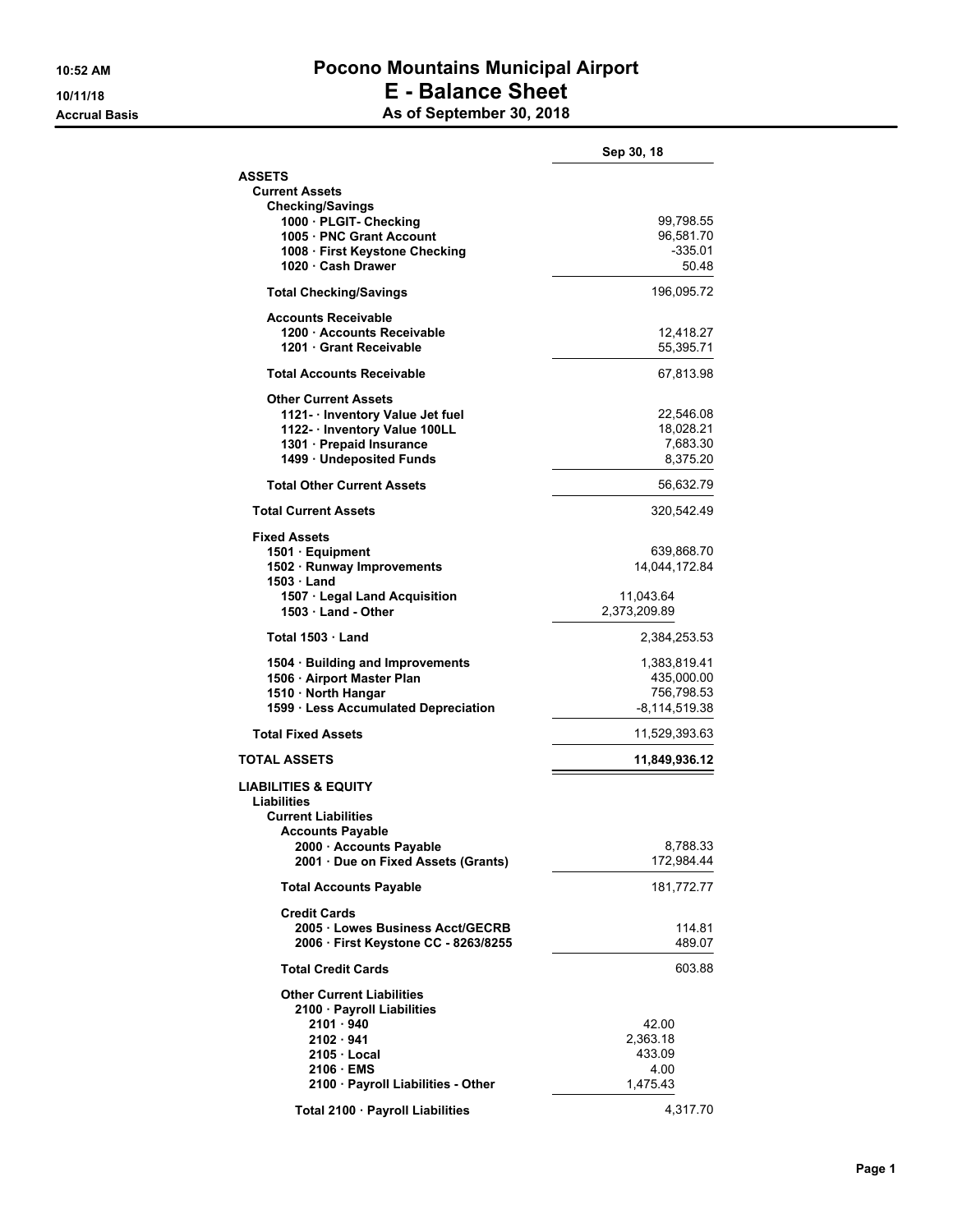## **10:52 AM Pocono Mountains Municipal Airport 10/11/18 E - Balance Sheet Accrual Basis As of September 30, 2018**

|                                        | Sep 30, 18    |
|----------------------------------------|---------------|
| 2200 · Sales Tax Payable               | 365.61        |
| <b>Total Other Current Liabilities</b> | 4,683.31      |
| <b>Total Current Liabilities</b>       | 187,059.96    |
| <b>Long Term Liabilities</b>           |               |
| 2404 · Sewer/Water Hookups Loan        | 42,109.32     |
| 2502 · Hangar Project Loan             | 136,520.24    |
| 2503 · PIB Loan                        | 90,762.47     |
| 2504 Ferris Lawn Mower Lease           | 1,599.53      |
| 2600 · Fire Co Lease                   | 30,468.75     |
| 2601 · Fire Company Lease - Addendum   | 14,086.92     |
| <b>Total Long Term Liabilities</b>     | 315,547.23    |
| <b>Total Liabilities</b>               | 502,607.19    |
| <b>Equity</b>                          |               |
| 3900 *Retained Earnings                | 117,606.85    |
| 3950 Invested in Capital Assets        | 10,594,403.73 |
| Net Income                             | 635,318.35    |
| <b>Total Equity</b>                    | 11,347,328.93 |
| TOTAL LIABILITIES & EQUITY             | 11,849,936.12 |
|                                        |               |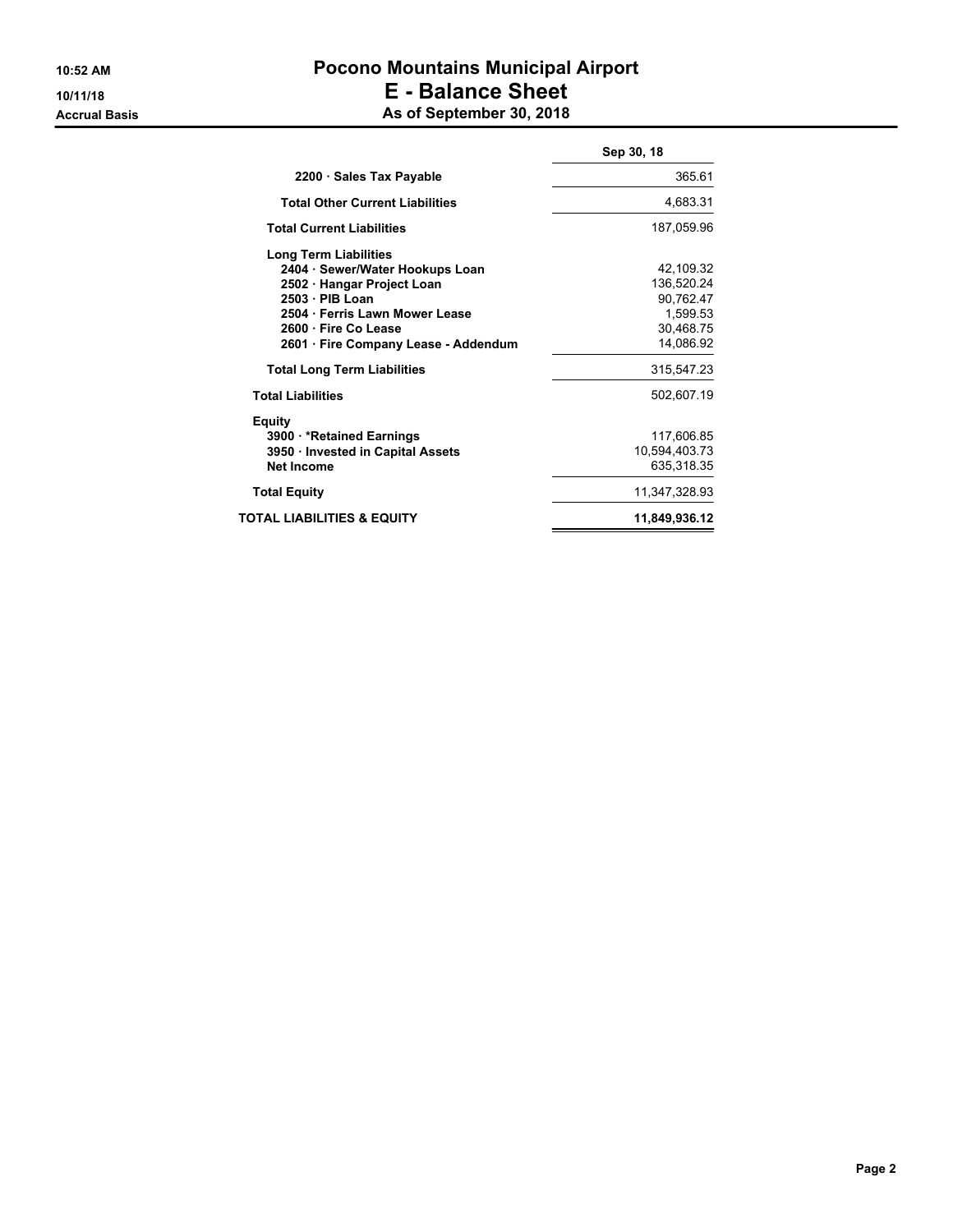## **10:51 AM Pocono Mountains Municipal Airport 10/11/18 F - Operations A/R Aging Summary As of October 11, 2018**

|                                     | Current | $1 - 30$ | $31 - 60$ | $61 - 90$ | > 90   | <b>TOTAL</b> |
|-------------------------------------|---------|----------|-----------|-----------|--------|--------------|
| <b>Bohnenberger, Otto</b>           | 0.00    | 0.00     | 729.82    | 0.00      | 0.00   | 729.82       |
| D & B Aviation, LLC                 | 0.00    | 575.00   | 575.00    | 575.00    | 0.00   | 1.725.00     |
| <b>Hi Tech Helicopters</b>          | 0.00    | 1.863.47 | 0.00      | 0.00      | 0.00   | 1.863.47     |
| Key Leasing, LLC                    | 0.00    | 1.037.92 | 0.00      | 0.00      | 0.00   | 1.037.92     |
| Lebron.Steven                       | 0.00    | 85.00    | 85.00     | 0.00      | 0.00   | 170.00       |
| Michael W Miller, LLC               | 0.00    | 680.00   | 0.00      | 0.00      | 0.00   | 680.00       |
| <b>MW Aviation - customer</b>       | 0.00    | 175.00   | 0.00      | 0.00      | 0.00   | 175.00       |
| Papillon & Moyer(c)                 | 0.00    | 668.50   | $-63.00$  | 0.00      | 0.00   | 605.50       |
| Pocono Mountain Helicopter          | 0.00    | 0.00     | 0.00      | 0.00      | 299.00 | 299.00       |
| <b>Pocono Mountains Flying Club</b> | 0.00    | 995.88   | 0.00      | 0.00      | 0.00   | 995.88       |
| <b>TOTAL</b>                        | 0.00    | 6.080.77 | 1.326.82  | 575.00    | 299.00 | 8.281.59     |
|                                     |         |          |           |           |        |              |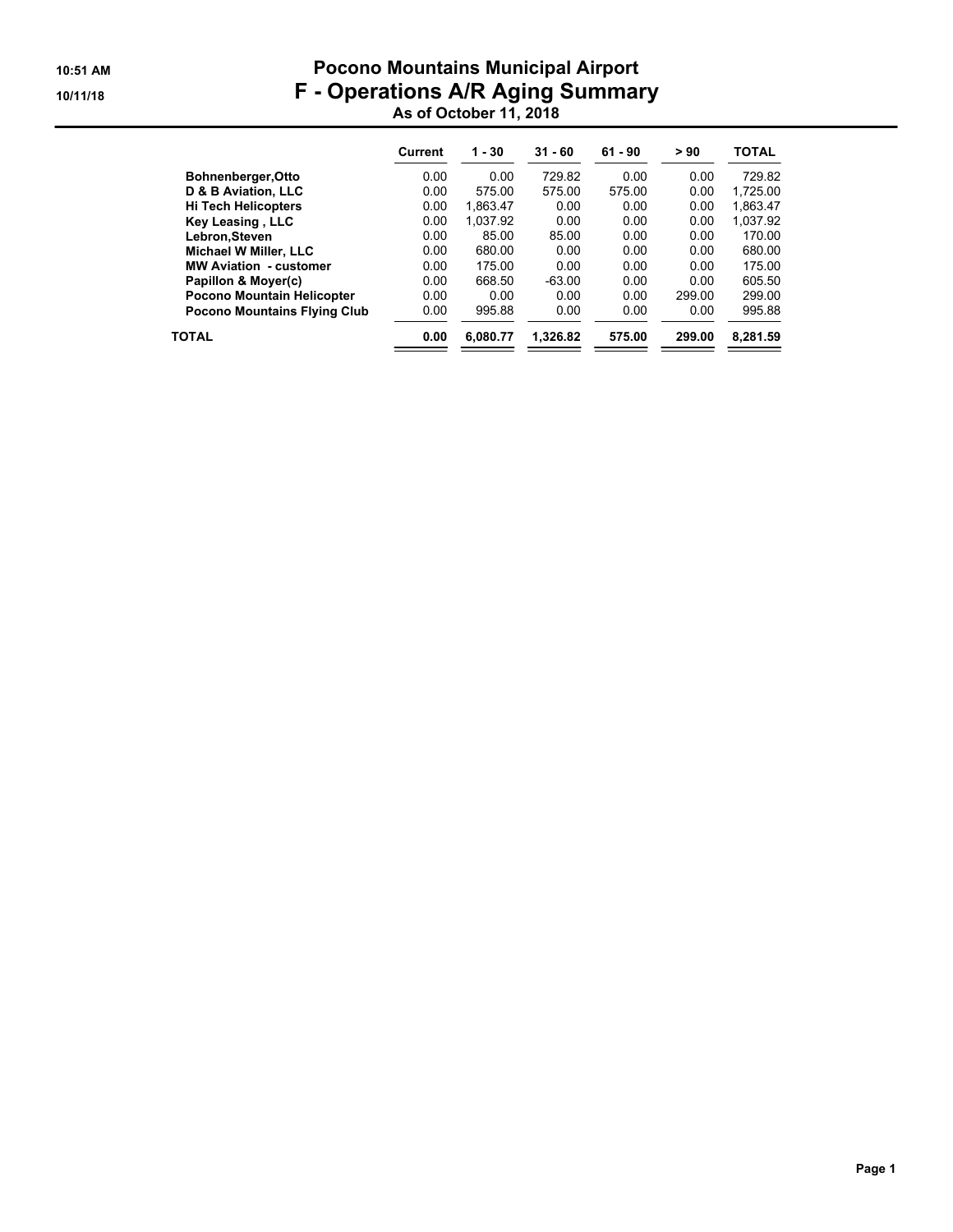## **10:49 AM Pocono Mountains Municipal Airport 10/11/18 G - Operations - Unpaid Bills**

**As of October 11, 2018**

| <b>Type</b>                              | Date                     | Num            | Memo                                                       | Due Date                 | <b>Open Balance</b> |
|------------------------------------------|--------------------------|----------------|------------------------------------------------------------|--------------------------|---------------------|
| <b>ARGS Technology, LLC</b><br>Bill      | 10/01/2018               | 1353           |                                                            | 10/16/2018               | 375.00              |
| Total ARGS Technology, LLC               |                          |                |                                                            |                          | 375.00              |
| Arthur J Gallagher Risk Management       |                          |                |                                                            |                          |                     |
| Bill                                     | 01/09/2018 2431098       |                | 2018 Insurance                                             | 02/08/2018               | 2,012.00            |
| Total Arthur J Gallagher Risk Management |                          |                |                                                            |                          | 2,012.00            |
| <b>Ascent Aviation Group</b><br>Bill     | 10/09/2018               | M209168        | Wings Points through October 09, 2018                      | 11/08/2018               | 5.00                |
| <b>Total Ascent Aviation Group</b>       |                          |                |                                                            |                          | 5.00                |
| <b>Bonnie Schwartz</b><br>Bill           | 09/23/2018               | 1009           | September 19th Board Meeting Minutes                       | 09/23/2018               | 125.00              |
| <b>Total Bonnie Schwartz</b>             |                          |                |                                                            |                          | 125.00              |
| <b>Cardmember Service</b><br>Bill        | 09/21/2018               |                |                                                            | 10/19/2018               | 1,094.94            |
| <b>Total Cardmember Service</b>          |                          |                |                                                            |                          | 1,094.94            |
| <b>Cintas Corporation</b>                |                          |                |                                                            |                          |                     |
| Bill                                     | 09/24/2018               | 735449932      |                                                            | 10/10/2018               | 41.16               |
| <b>Total Cintas Corporation</b>          |                          |                |                                                            |                          | 41.16               |
| <b>D.G Nicholas Co.</b><br>Bill<br>Bill  | 09/28/2018<br>10/06/2018 | 94371<br>95140 | Fix Heater John Deere<br>Part for Golf Kart (Hazard Light) | 10/28/2018<br>11/05/2018 | 11.54<br>27.10      |
| Total D.G Nicholas Co.                   |                          |                |                                                            |                          | 38.64               |
| <b>Ed's Auto Service</b>                 |                          |                |                                                            |                          |                     |
| Bill<br>Bill                             | 09/27/2018<br>10/04/2018 | 49439<br>49466 | Repairs to 2008 Ford Escape<br>Repairs to 2009 Ford Escape | 10/27/2018<br>11/03/2018 | 207.29<br>932.75    |
| <b>Total Ed's Auto Service</b>           |                          |                |                                                            |                          | 1,140.04            |
| <b>MW Aviation - vendor</b><br>Bill      | 09/30/2018               | September 2018 | September 2018                                             | 09/30/2018               | 3,774.50            |
| Total MW Aviation - vendor               |                          |                |                                                            |                          | 3,774.50            |
| <b>Shank Door</b><br>Bill                | 10/05/2018               | 369901         | Repairs to Main Hangar Garage Door                         | 10/05/2018               | 223.50              |
| <b>Total Shank Door</b>                  |                          |                |                                                            |                          | 223.50              |
| <b>Tulpehocken Spring Water</b>          |                          |                |                                                            |                          |                     |
| Bill                                     | 09/30/2018               | September 2018 | September 2018                                             | 10/30/2018               | 102.65              |
| Total Tulpehocken Spring Water           |                          |                |                                                            |                          | 102.65              |
| UGI Utilities, inc.<br>Bill              | 09/26/2018               |                |                                                            | 09/26/2018               | 15.62               |
| Total UGI Utilities, inc.                |                          |                |                                                            |                          | 15.62               |
| Verizon                                  |                          |                |                                                            |                          |                     |
| Bill<br>Bill                             | 09/25/2018<br>09/25/2018 |                | Fax Line                                                   | 10/25/2018<br>10/25/2018 | 107.12<br>46.72     |
| <b>Total Verizon</b>                     |                          |                |                                                            |                          | 153.84              |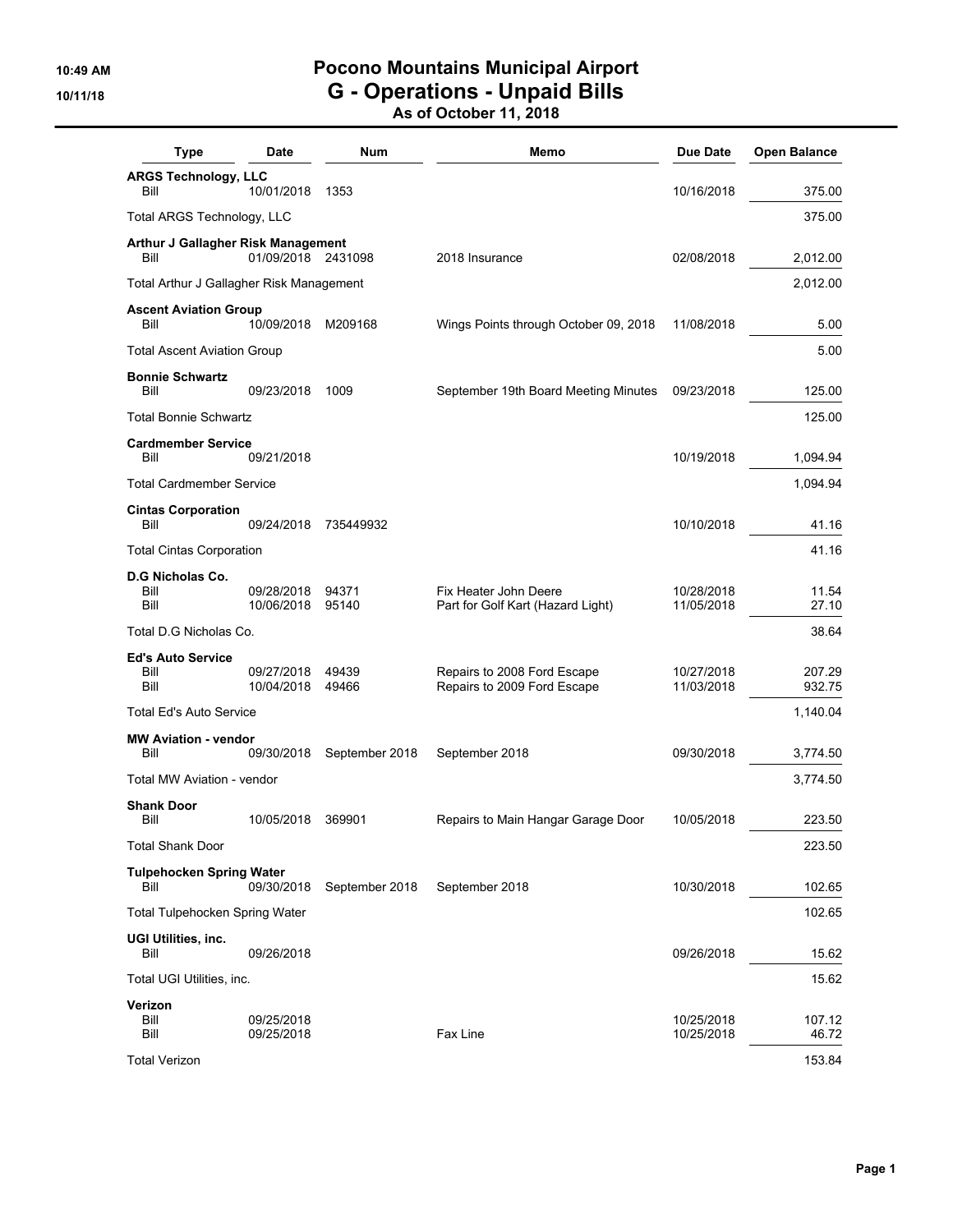# **10:49 AM Pocono Mountains Municipal Airport 10/11/18 G - Operations - Unpaid Bills**

**As of October 11, 2018**

| Type                            | <b>Date</b> | <b>Num</b> | Memo | Due Date   | <b>Open Balance</b> |
|---------------------------------|-------------|------------|------|------------|---------------------|
| <b>Verizon Wireless</b><br>Bill | 09/26/2018  | 9815430607 |      | 10/26/2018 | 38.34               |
| <b>Total Verizon Wireless</b>   |             |            |      |            | 38.34               |
| <b>TOTAL</b>                    |             |            |      |            | 9,140.23            |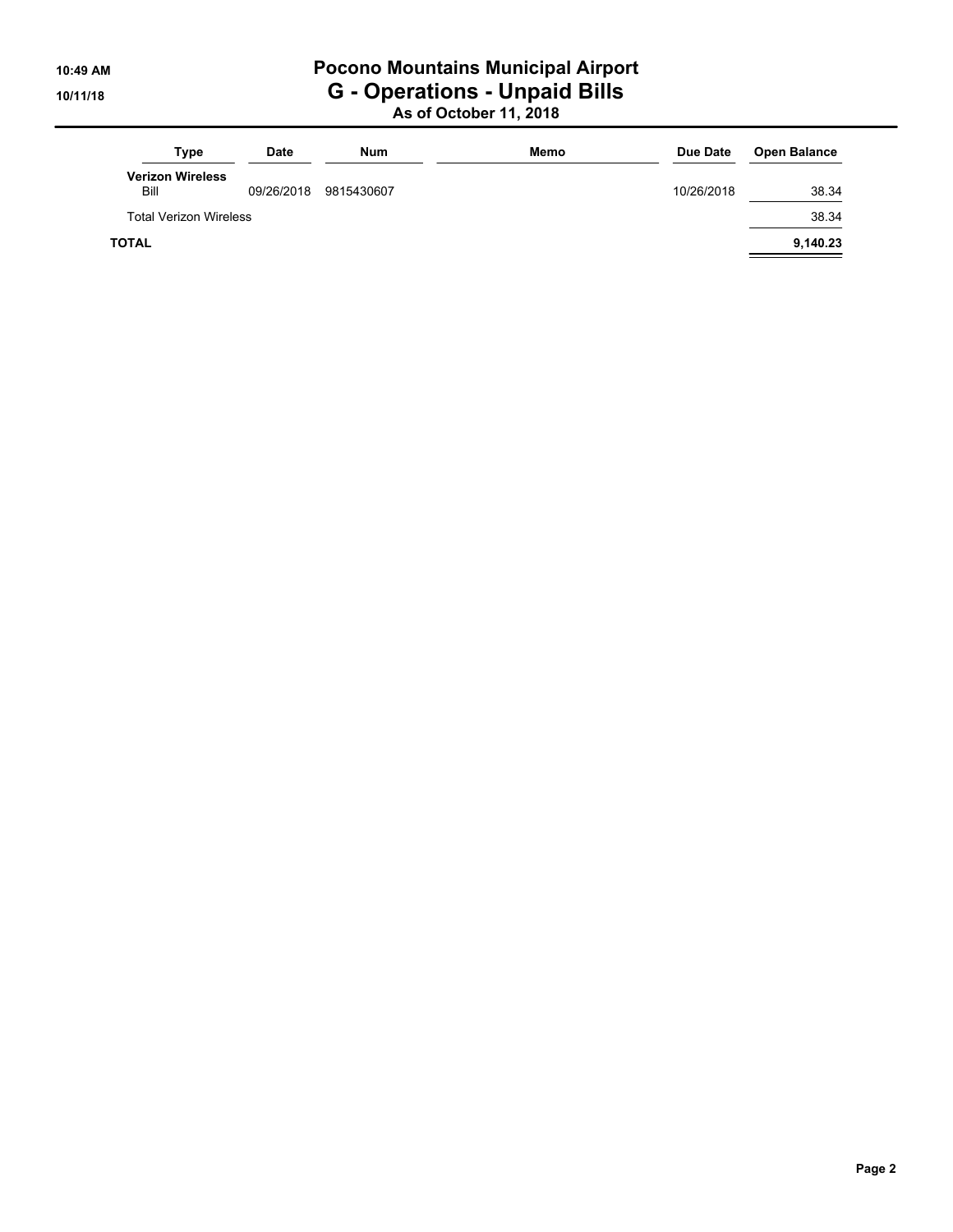## **10:22 AM Pocono Mountains Municipal Airport 10/11/18 H - Open Capital Invoices As of September 30, 2018**

| Type                                                 | Date                     | <b>Num</b> | <b>Terms</b>   | Due Date   | Aging | <b>Open Balance</b>    |
|------------------------------------------------------|--------------------------|------------|----------------|------------|-------|------------------------|
| County of Monroe {C}                                 |                          |            |                |            |       |                        |
| Deposit                                              | 09/27/2018               | 506        |                |            |       | -74,536.82             |
| Total County of Monroe {C}                           |                          |            |                |            |       | -74,536.82             |
| Monroe Co. Comm<br>Payment                           | 05/08/2018               | 500        |                |            |       | $-34,060.68$           |
| Total Monroe Co. Comm                                |                          |            |                |            |       | $-34,060.68$           |
| <b>PA DOT BOA</b><br>AGB-2017-PMMAA-00006<br>Invoice | 09/24/2018               | 8796       | Due on receipt | 09/24/2018 | 6     | 104,619.61             |
| Total AGB-2017-PMMAA-00006                           |                          |            |                |            |       | 104,619.61             |
| PA DOT BOA - Other                                   |                          |            |                |            |       |                        |
| Payment<br>Invoice                                   | 09/17/2018<br>09/07/2018 | 8795       | Due on receipt | 09/07/2018 | 23    | $-342.02$<br>59,715.62 |
| Total PA DOT BOA - Other                             |                          |            |                |            |       | 59,373.60              |
| <b>Total PA DOT BOA</b>                              |                          |            |                |            |       | 163,993.21             |
| TOTAL                                                |                          |            |                |            |       | 55,395.71              |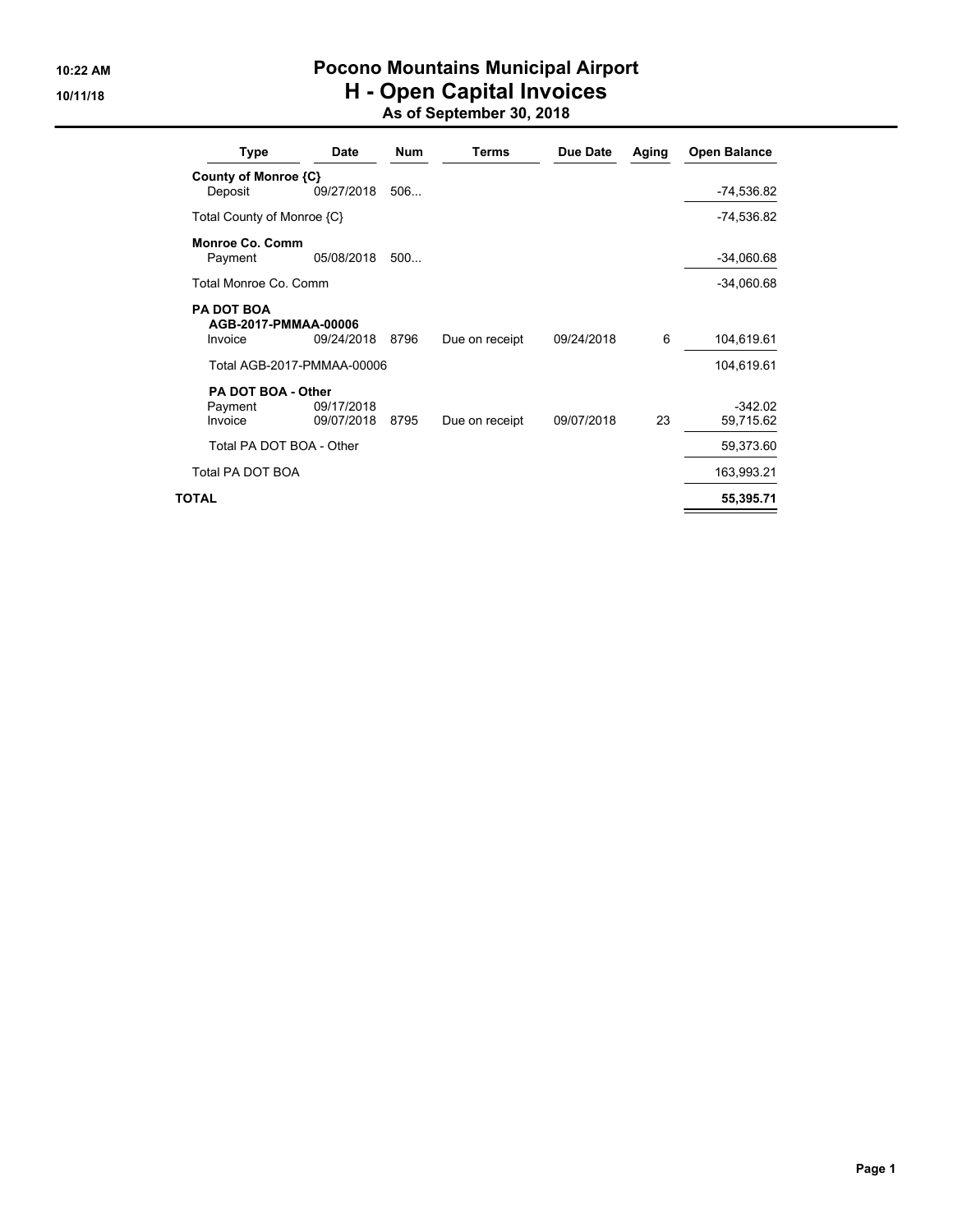## **10:18 AM Pocono Mountains Municipal Airport 10/11/18 I - Due on Fixed Assets - Unpaid Bills As of September 30, 2018**

| Type                                      | <b>Date</b> | Num         | Memo                  | Due Date   | Aging | <b>Open Balance</b> |
|-------------------------------------------|-------------|-------------|-----------------------|------------|-------|---------------------|
| Delta Airport Consultants, Inc<br>Bill    | 09/07/2018  | $15128 - C$ | Project 15128 - North | 09/07/2018 | 23    | 62.858.54           |
| Total Delta Airport Consultants, Inc      |             |             |                       |            |       | 62,858.54           |
| <b>Leeward Construction, Inc.</b><br>Bill | 09/24/2018  | AB6-2017-   | AB6-2017-PMMAA-0      | 09/24/2018 | 6     | 110.125.90          |
| Total Leeward Construction, Inc.          |             |             |                       |            |       | 110,125.90          |
| TOTAL                                     |             |             |                       |            |       | 172.984.44          |
|                                           |             |             |                       |            |       |                     |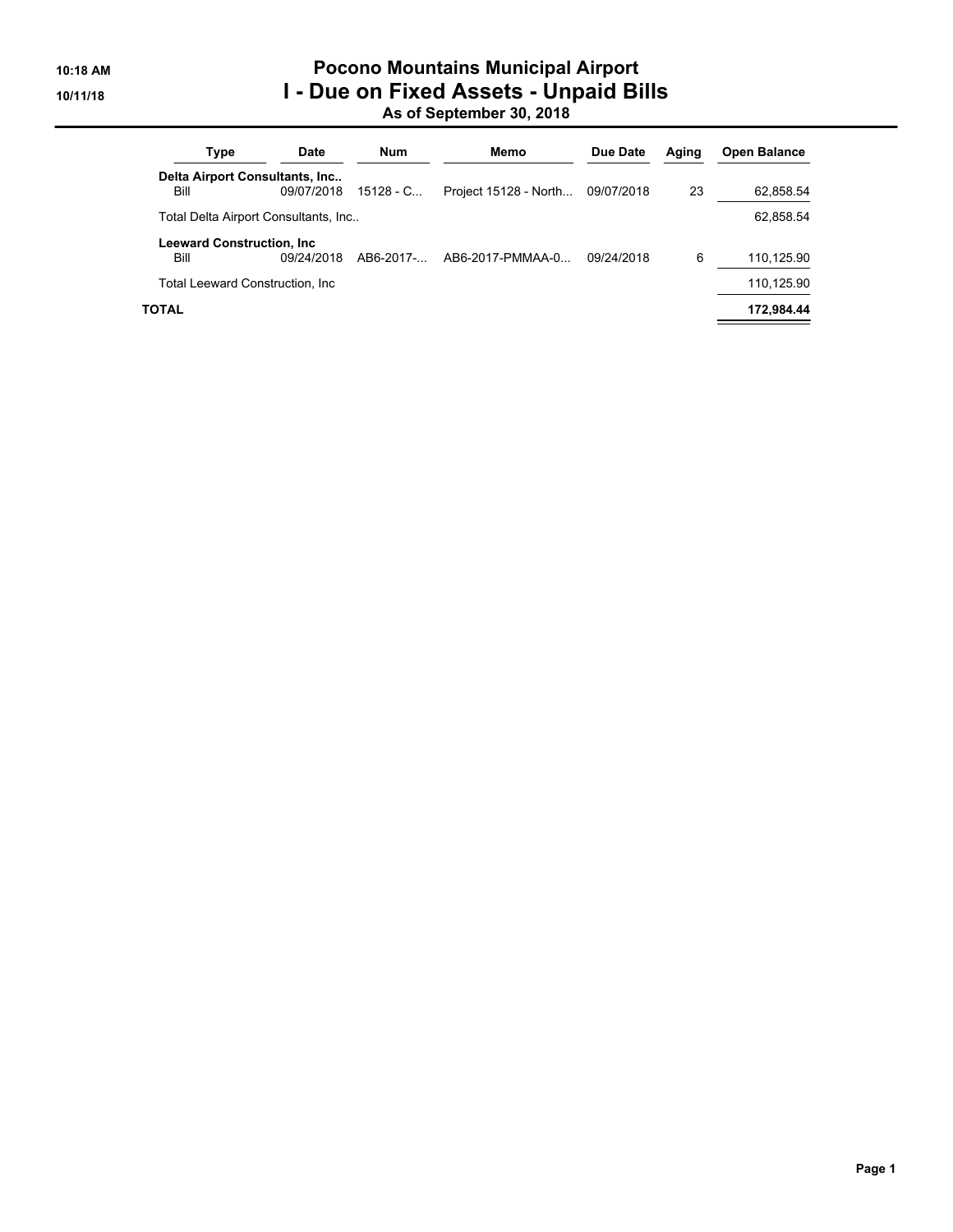#### **10:16 AM Pocono Mountains Municipal Airport 10/11/18 J - Payments between Board Meetings Accrual Basis September 20 through October 17, 2018**

| Type                    | <b>Date</b> | Num        | <b>Name</b>                   | Memo                  | Amount      |
|-------------------------|-------------|------------|-------------------------------|-----------------------|-------------|
| Sep 20 - Oct 17, 18     |             |            |                               |                       |             |
| <b>Bill Pmt - Check</b> | 09/25/2018  | 14217      | Pocono Record                 | One Year Subscription | $-322.15$   |
| Check                   | 09/26/2018  | <b>EFT</b> | Pocono Community Bank         | 2007896467 N. Hangar  | $-1,979.00$ |
| Check                   | 10/03/2018  | 14218      | Coolbaugh Township            | zoning application    | $-600.00$   |
| <b>Bill Pmt -Check</b>  | 10/11/2018  | 14219      | MTG Accounting                | September - 2018      | $-1.211.45$ |
| Check                   | 10/12/2018  | <b>FFT</b> | First Keystone Community Bank | Utilities Loan        | $-1,901.07$ |
| Sep 20 - Oct 17, 18     |             |            |                               |                       | $-6,013.67$ |